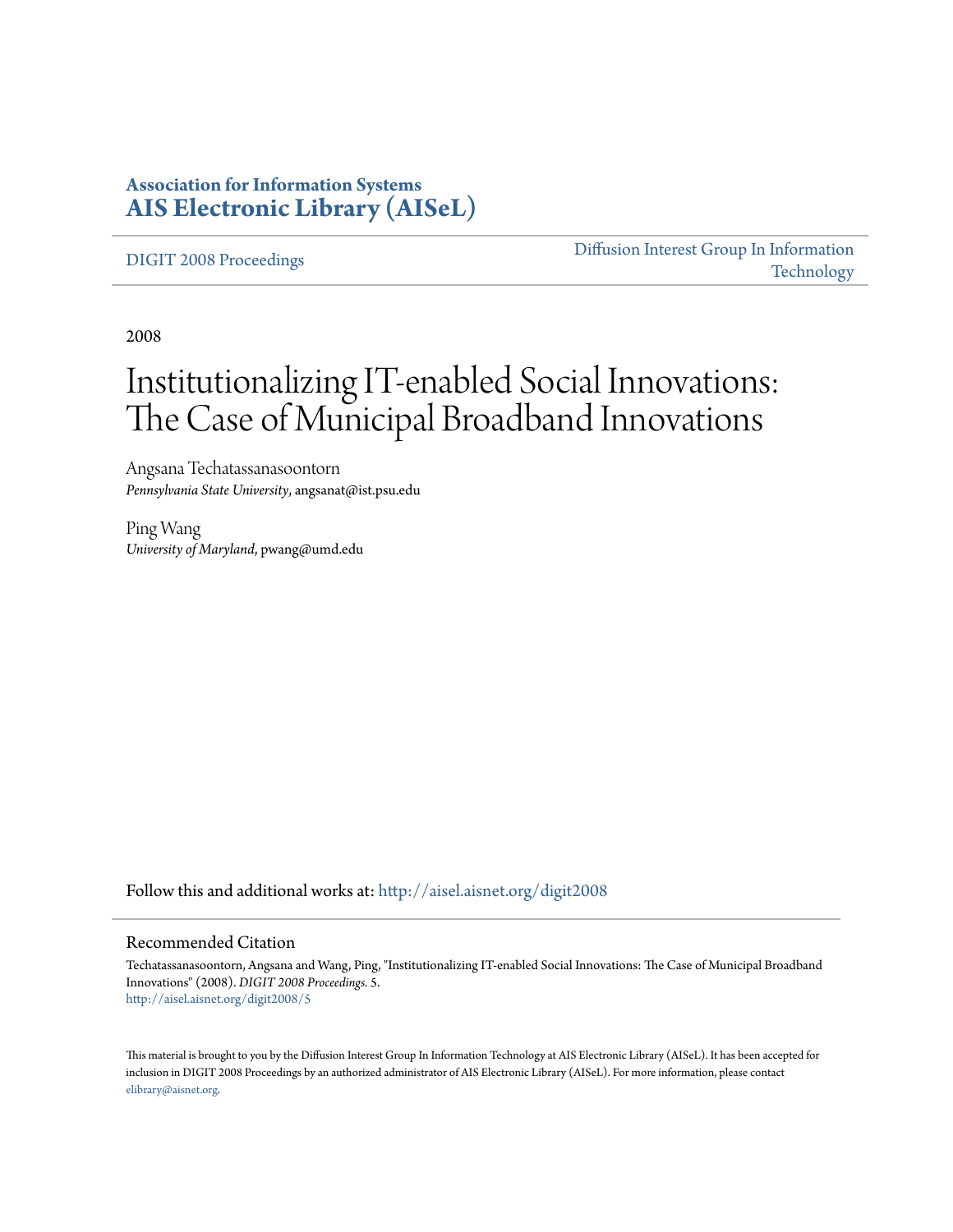# **Institutionalizing IT-enabled Social Innovations: The Case of Municipal Broadband Innovations**

## **Angsana A. Techatassanasoontorn**

Assistant Professor College of Information Sciences and Technology Pennsylvania State University University Park, PA 16802 angsanat@ist.psu.edu

# **Ping Wang**

Assistant Professor College of Information Studies University of Maryland College Park, MD 20742 pwang@umd.edu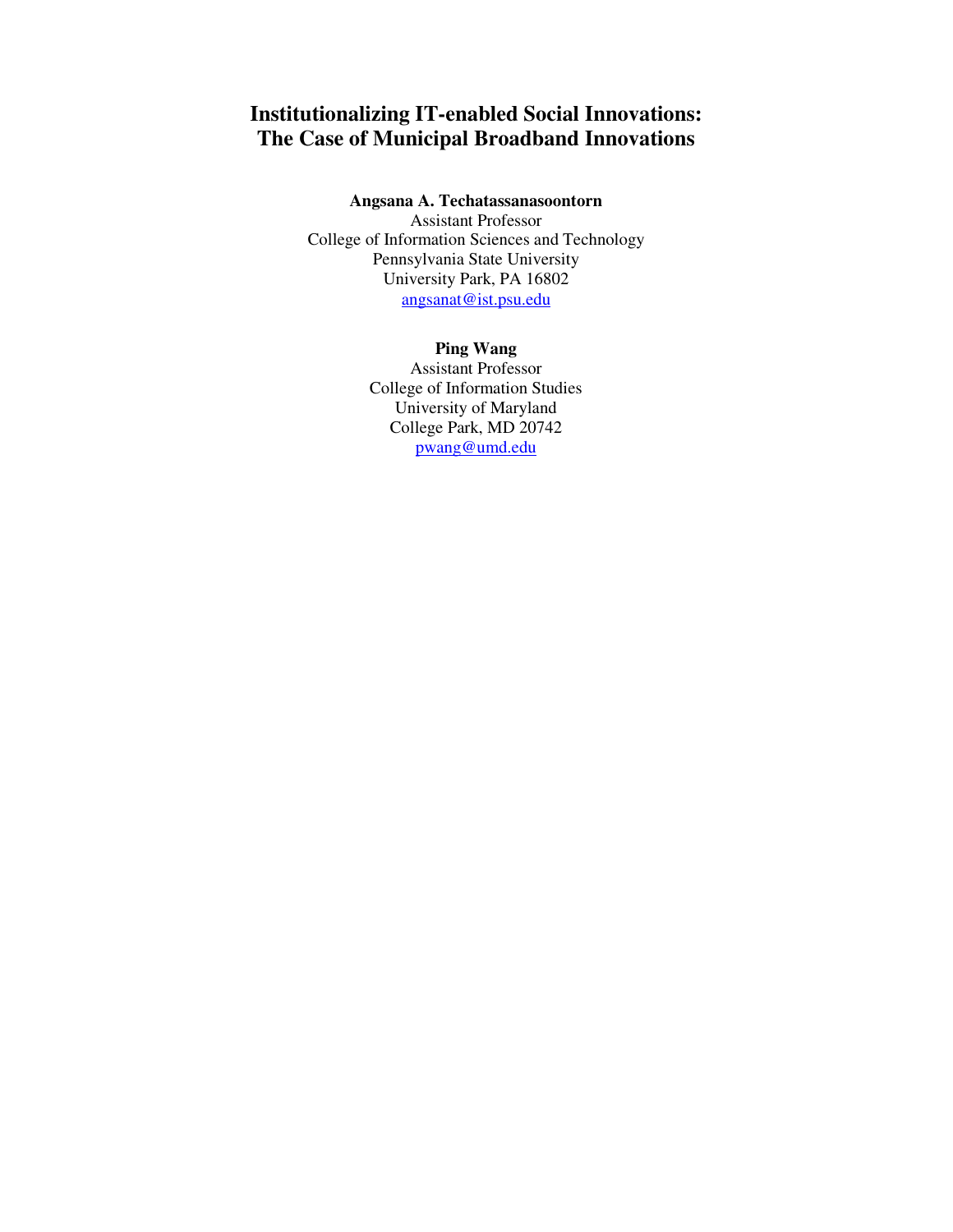# **Institutionalizing IT-enabled Social Innovations: The Case of Municipal Broadband Innovations**

Last revised: September 12, 2008

# \_\_\_\_\_\_\_\_\_\_\_\_\_\_\_\_\_\_\_\_\_\_\_\_\_\_\_\_\_\_\_\_\_\_\_\_\_\_\_\_\_\_\_\_\_\_\_\_\_\_\_\_\_\_\_\_\_\_\_\_\_\_\_\_\_\_\_\_\_\_\_\_\_\_\_\_\_\_\_\_\_\_\_\_\_\_\_ **ABSTRACT**

This research develops an understanding of the institutional process of IT-enabled social innovations in the context of municipal broadband innovations. IT-enabled social innovations consist of two interdependent elements: (1) social innovations, in our case, the enhancement of social and economic development such as developing a digitally inclusive community, enhancing public safety and emergency responses, and creating economic opportunities for businesses and individuals, and (2) IT innovations, in our case, the broadband innovations used to implement the initiatives and realize the goals in the social innovations. Drawing on the institutional and the social movement theories, our institutional process of IT-enabled social innovations encompasses four activities: framing, mobilization, network formation, and legitimation. The findings suggest that institutional actors engage in a number of collective actions (e.g., framing municipal broadband as a solution to broadband crisis, and using a web site and industry conferences to create a collective identity and mobilize resources). Empirical evidence also illustrates the extent of coevolution between the institutional process of IT innovations and social innovations.

**Keywords:** IT-enabled social innovations, municipal broadband innovations, innovation theory, institutional theory, social movement theory \_\_\_\_\_\_\_\_\_\_\_\_\_\_\_\_\_\_\_\_\_\_\_\_\_\_\_\_\_\_\_\_\_\_\_\_\_\_\_\_\_\_\_\_\_\_\_\_\_\_\_\_\_\_\_\_\_\_\_\_\_\_\_\_\_\_\_\_\_\_\_\_\_\_\_\_\_\_\_\_\_\_\_\_\_\_\_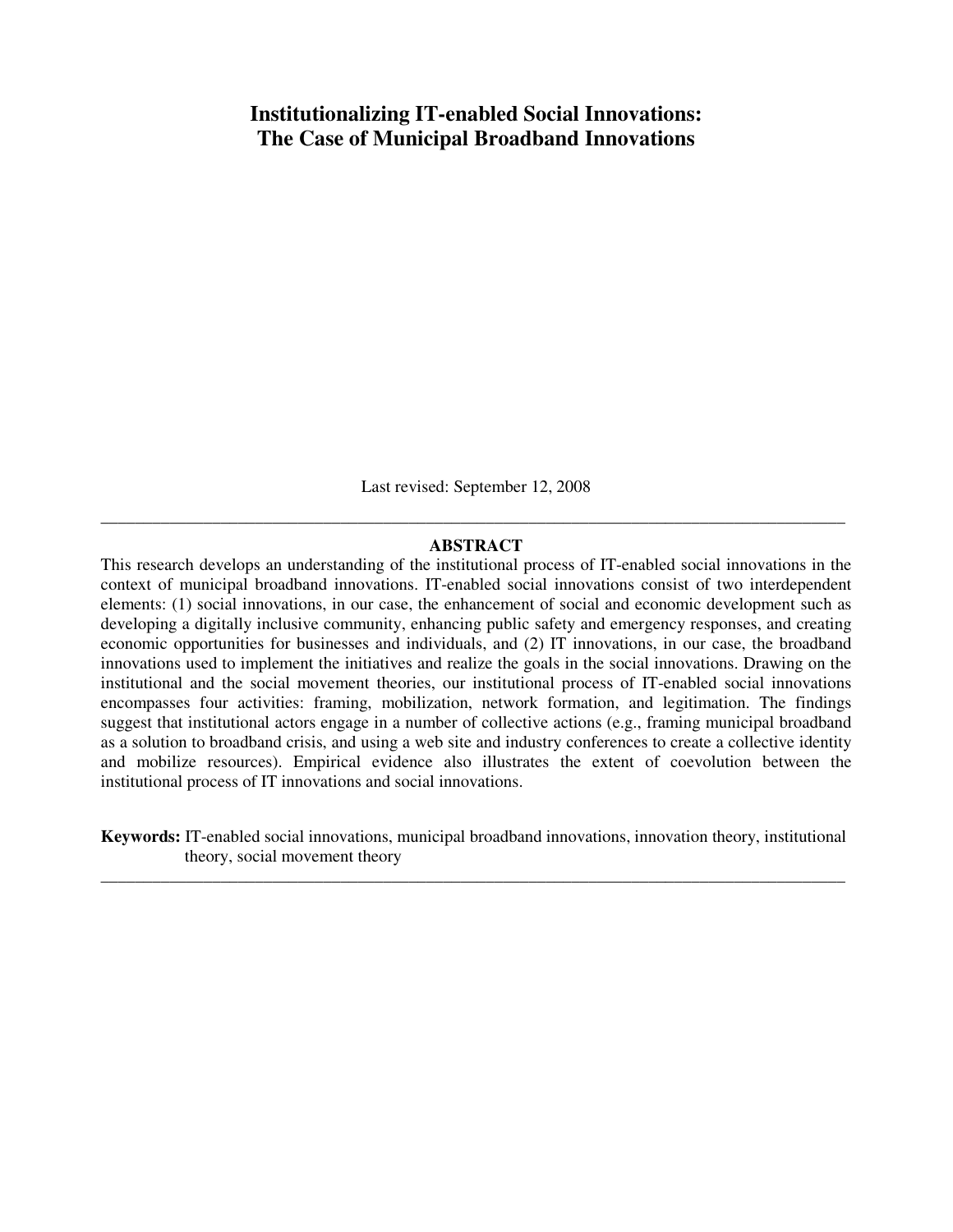"*Although there is real competition to sign up new broadband subscribers in some communities, broadband competition in many local markets remains all too limited. Not surprisingly, municipalities have begun to consider policies designed to solve this problem. The municipal broadband movement is a grassroots effort by this country's local officials—many of whom recognize that broadband Internet access is increasingly essential to economic growth—to respond to real needs on the part of their constituents to make broadband more available and affordable.*"

U.S. Federal Trade Commissioner, Jon Leibowitz, 2006

# **INTRODUCTION**

Access to basic telecommunications services, in general, and broadband Internet, in particular, is increasingly viewed as one of the necessities for individuals and organizations in the global information society. In the past, the U.S. government used a number of policy instruments to expand the reach and quality of broadband services. These initiatives include the Telecommunications Act of 1996 to promote competition, the universal service fund to expand the reach of broadband services, and various funding and grants to increase broadband use, among others (Frieden, 2005; Wilhelm, 2003). Despite these legislative and regulatory efforts from the government, observers openly criticize the failure of such policy tools to promote broadband development citing the monopolistic structure, political power of incumbent telecommunications providers, and entrenched management as the major problems (Ferguson, 2004; Hammond, 2005).

The failure of the top-down approach to enhance broadband deployment has encouraged many grassroots efforts to build wireless hotspots as an alternative bottom-up approach for the widespread diffusion of broadband (Schmidt and Townsend, 2003). More recently, a new movement emerges from the local government. Due to rapid advancement in wireless broadband technology, cities, large and small, have intended to develop their own city-wide broadband infrastructure. Some of these cities act out of frustration of the lack of broadband services from private companies while others aim to increase the competitiveness of their cities in attracting and retaining businesses. These projects widely referred to as municipal broadband networks or municipal wireless networks, represent a promising alternative to achieve the goal of broadband access for all. If successful, they can be instrumental in enhancing social and economic opportunities in the communities. Therefore, it is important to understand the process involving how interested actors shape the structure of the communities to facilitate the institutionalization of municipal broadband innovations.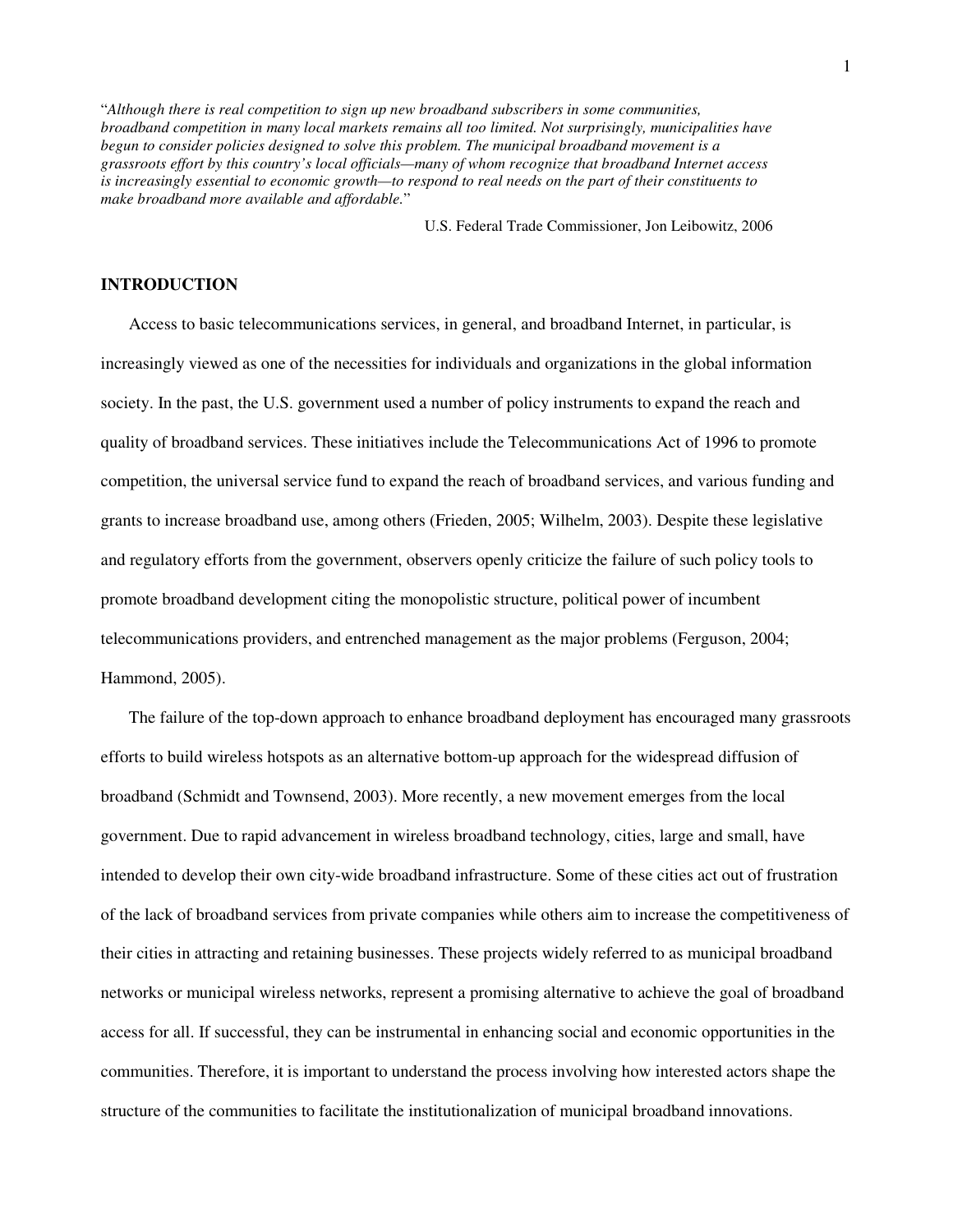We argue that municipal broadband innovations are classified as IT-enabled social innovations. An ITenabled social innovation consists of two interdependent elements: (1) *social innovations*, in our case, the enhancement of social and economic development such as developing a digitally inclusive community, enhancing public safety and emergency responses, and creating economic opportunities for businesses and individuals, and (2) *IT innovations*, in our case, the employment of broadband innovations to implement the initiatives and realize the conceptual goals put forth in the social innovations. Given the costs and related benefits, some of the attractive technological choices that cities evaluate are largely wireless broadband innovations, with Wi-Fi innovations being popular technologies chosen by a number of cities. Therefore, we will focus on Wi-Fi broadband innovations in this study.

Despite increasing IT use for social benefits, IS innovation research primarily focuses on IT-enabled business innovations such as Internet computing (Lyytinen and Rose, 2003), E-Business (Zhu and Kraemer, 2005), and software process technology (Fichman and Kemerer, 1997). First, many studies were developed primarily with a narrow focus on business values to organizations, thus providing little insights in a context of an application of IT innovations for broader social values. Second, these studies follow what Fichman (2004) refers to as the "dominant paradigm" and often employ the variance models (Markus and Robey, 1988) to explain innovation. Although these studies provide ample evidence and significant insights to guide adoption decisions, they do not provide a theoretical model that illuminates the complexity involved in how disparate organizations with diverse interests in an innovation co-produce a supporting environment for institutional change. Municipal broadband innovations represent collective efforts by cities and other organizations to institutionally change the provision of broadband services from the private telecom industry. In the context of municipal broadband innovations, actors such as cities, citizens, businesses, telecommunications service providers, state governments, and the federal government, who mobilize resources to shape their institutional environment, are institutional entrepreneurs. These institutional entrepreneurs share collective visions of IT-enabled social innovations (Swanson and Ramiller, 1997) but they also simultaneously have their own private interests that might conflict with other actors. Therefore,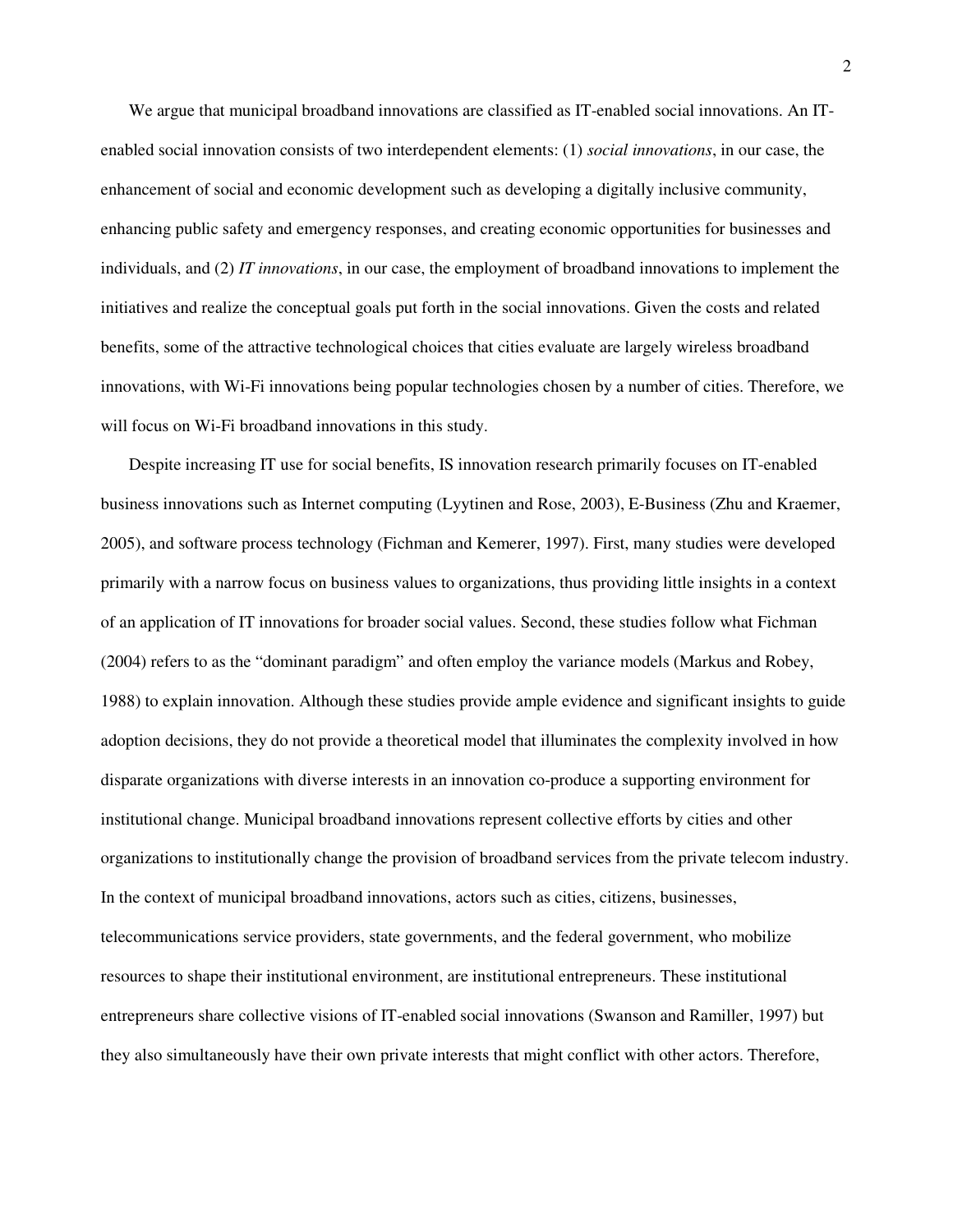these actors often apply their social and political skills (Fligstein, 1997) in cooperative and competitive collective actions as well as engage in shaping these processes to embrace their private interests.

To address the gaps in the literature, this study engages in theory development that seeks to advance our understanding of the formation process of IT-enabled social innovations. The research questions are:

- How can we develop an institutionalization process of IT-enabled social innovations to understand its complex and dynamic process of institutional change?
- What is the institutionalization process of municipal broadband innovations?
- Given the interrelationships of IT innovations in social innovations, how does an institutional process of social innovations influence an institutional process of IT innovations and vice versa in the context of municipal broadband innovations?

To answer these research questions, we first look into the institutional theory and the social movement theory to develop an integrated framework to study institutional processes of IT-enabled social innovations. Next, we use this framework to derive empirical evidence to understand the institutional process of municipal broadband innovations as well as to gain insights into the coevolution of institutional processes of Wi-Fi broadband innovations (IT innovations) and municipal broadband innovations (social innovations). Finally, we use the empirical evidence to theorize about an institutionalization process of IT-enabled social innovations in general.

#### **MUNICIPAL BROADBAND INNOVATIONS**

This section provides background information on the municipal broadband innovations.

## *Municipal Broadband Innovations: A Solution to Market Failure*

The municipal broadband innovations are unorganized collective efforts among local governments to address the failure of the use of market-based mechanisms to promote universal, affordable access to broadband technology. Several studies provide substantial evidence to elaborate many forms of such failure. For instance, Crandall et al. (2007) suggest that the current market for the U.S. Internet services is primarily dominated by a single cable company and a single phone company. Some ten percent of households do not have any access to broadband. Despite the recent strong growth of broadband adoption, broadband penetration is not equally distributed across geographical areas and demographic groups. According to the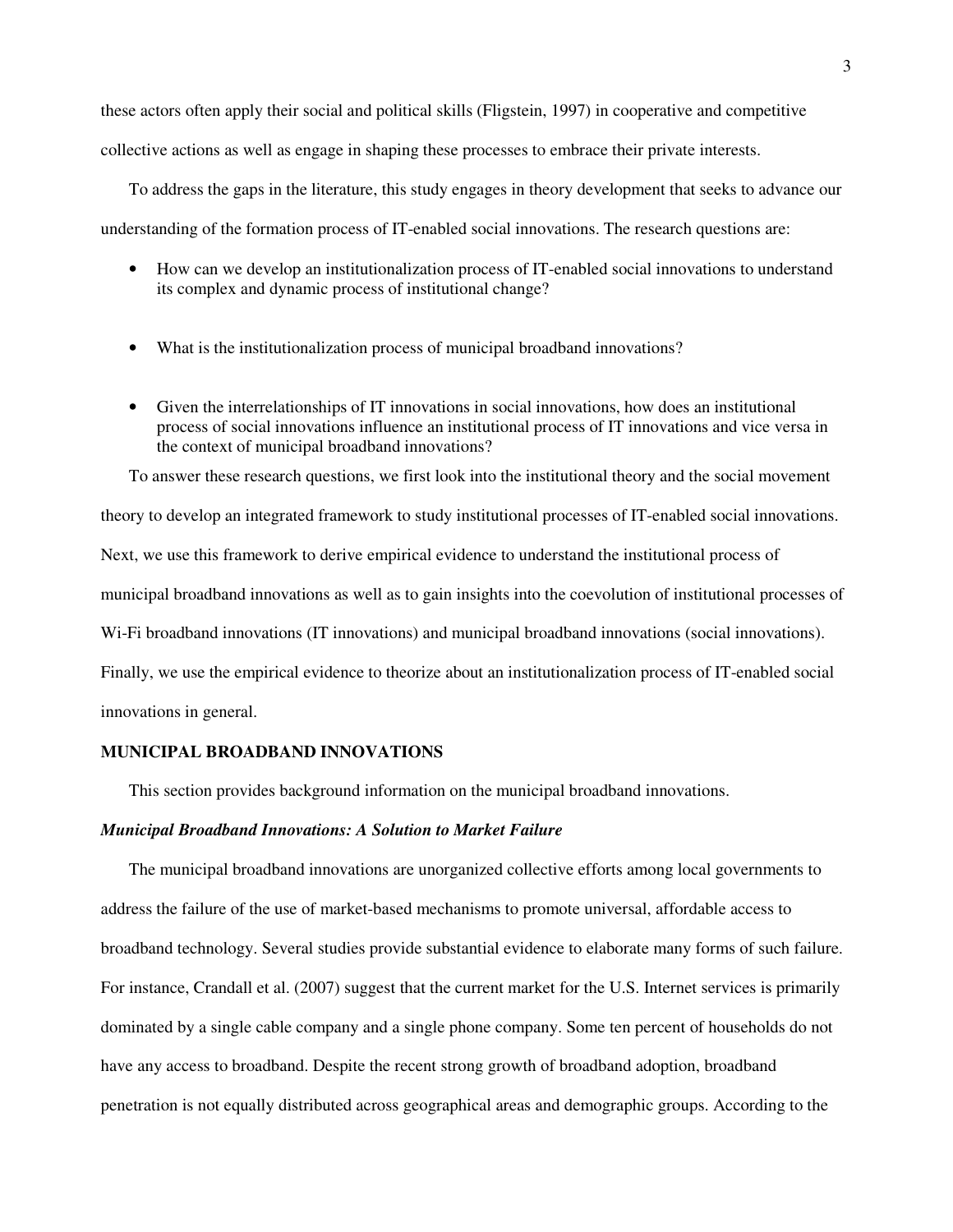Pew Internet report (Horrigan, 2006), in 2006, 18% of rural residents have broadband connections at home, compared with 31% of urban residents and 14% of Black Americans have broadband connection at home, compared with 31% of White Americans. Daggett (2007) suggests that the lack of competition does not provide incentives for private operators to expand coverage to rural areas, lower prices, and upgrade speed.

In recent years, U.S. cities have increasingly deployed or planned to deploy municipal broadband networks on their own or, in some cases, in collaboration with private partners. Gillett et al. (2006) referred to this kind of local government action as government as infrastructure developer. In 2007, according Muniwireless.com, there were 415 cities and counties that either developed their broadband infrastructure or have planned to do so.

Although cities appear to make similar decisions to involve in broadband infrastructure development, their decisions, when examined closely, vary in a number of ways. The differences are reflected in their plans towards targeted users, technology, applications, and government responsibility (Gillett et al., 2004; Mandviwalla et al., 2008). Plano, TX, for example, focuses on public safety applications while Corpus Christi, TX's primarily use broadband infrastructure in utility applications (i.e., remote meter reading). From technology perspectives, several cities (e.g., Philadelphia, PA, Chaska, MN, and Hermosa Beach, CA) chose Wi-Fi mesh technology while other cities chose different broadband technologies (e.g., WiMAX for Grand Rapids, MI, and Fiber optics for Grant County, WA). Municipal broadband development also varies in terms of government responsibility. Some cities (e.g., Hermosa Beach, CA) own the infrastructure but allow private companies to act as service providers yet other cities (e.g., Chaska, MN) act as an owner and an operator.

# **AN INSTITUTIONALIZATION MODEL OF IT-ENABLED SOCIAL INNOVATIONS**

We develop a model of institutional processes in IT-enabled social innovations by drawing on the institutional theory (DiMaggio and Powell, 1991; Scott, 1995), and the social movement theory (McCarthy and Zald, 1977; Tilly, 1978). The institutional theory offers a perspective of the dynamic and evolving relationship between institutional actors and structures to explain emerging institutions. The social movement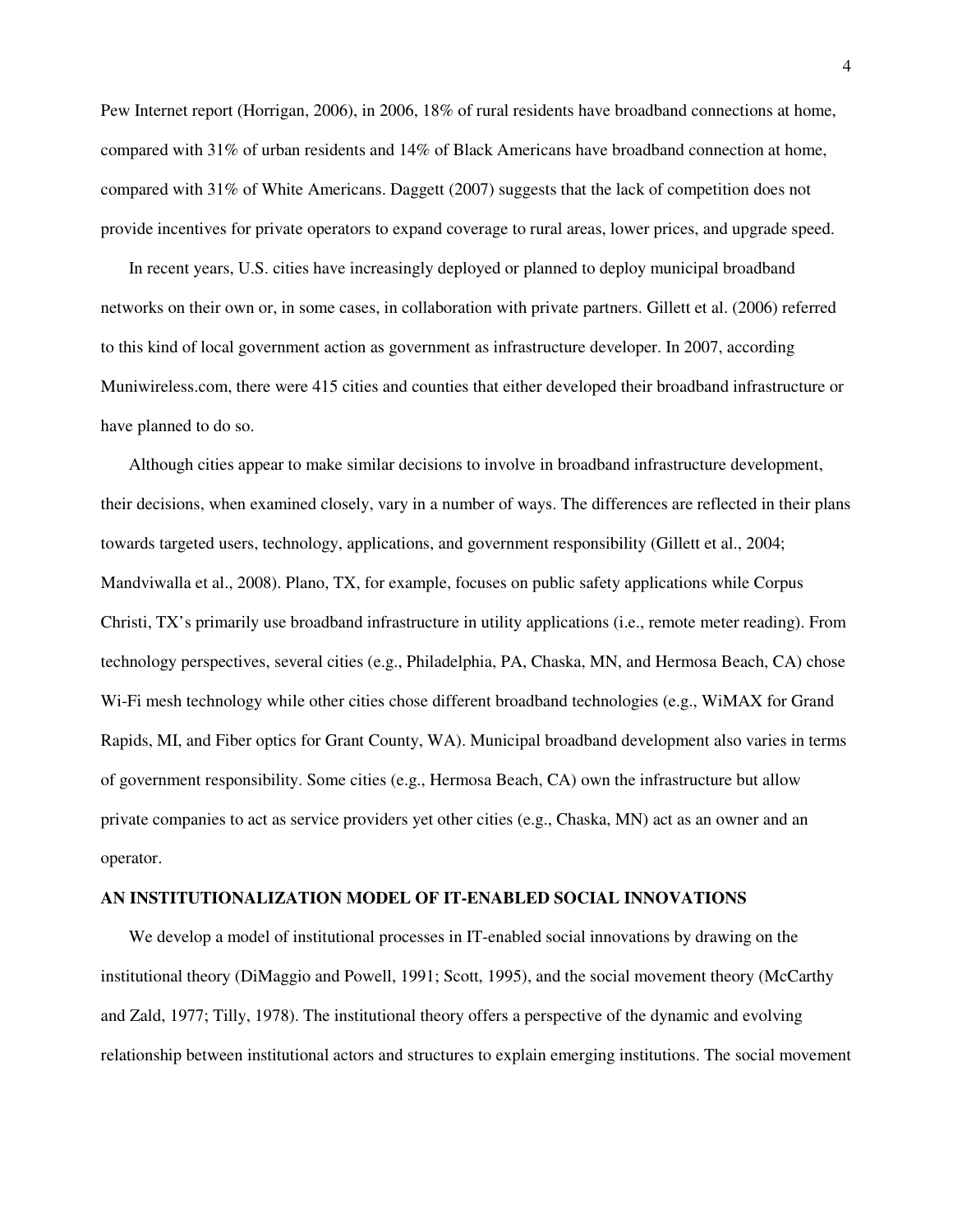theory, by framing institutional change as social movements, offers a process perspective to understand collective actions to achieve broader social benefits through IT innovations.

# *Institutional Theory: A Regulatory, Social, and Cognitive Process of Institutional Change*

The institutional theory views that institution structures provide meanings to actions and subsequent actions, in turn, shape institutional structures (DiMaggio and Powell, 1991; Scott, 1995). These institutional arrangements may evolve over time as institutional actors constantly debate and negotiate over emerging issues (Hoffman, 1999). As issues evolve over time, the composition and the role of institutional actors may also change. Such coevolution of issues, institutional actors, and structures makes an institutional process dynamically complex and emergent.

An institution consists of three interconnected systems, which Scott (1995) called pillars: the *regulative*, *normative*, and *cognitive*. A regulative system is mostly in the form of laws, regulations, and state policies. A normative system is in the form of rules-of-thumb, standard operating procedures, occupational standards, routines, conventions, training programs, and educational curricula. Through their professionalization and socialization, organizations are likely to comply with these norms based on the moral and ethical obligation. A cognitive (or cultural) system includes symbols and cultural rules that facilitate an understanding of the nature of reality and provide frameworks through which meaning is made. Organizations take these cultural consensus and cognitive rules for granted and abide by them without conscious thought (Zucker, 1983).

While most institutional research focuses on the stability and homogeneity of organizations by studying how institutions, once created, are adopted and diffused (Bala and Venkatesh, 2007; DiMaggio and Powell, 1983; Teo et al., 2003), very little is known about an institutionalization concept of change (DiMaggio, 1988; Fligstein, 1997; Hargrave and Van de Ven, 2006). (See Van de Ven and Hargrave, 2004 for an extensive review of institutional theory and institutional change.) Others also argue that an institutional theory perspective does not pay enough attention to the role of actors in the interpretation of data (Barley and Tolbert, 1997; Scott, 1987).

To address these limitations, recent research focuses on how actors often referred to as institutional entrepreneurs engage in shaping emerging institutions. This line of research adds significant new knowledge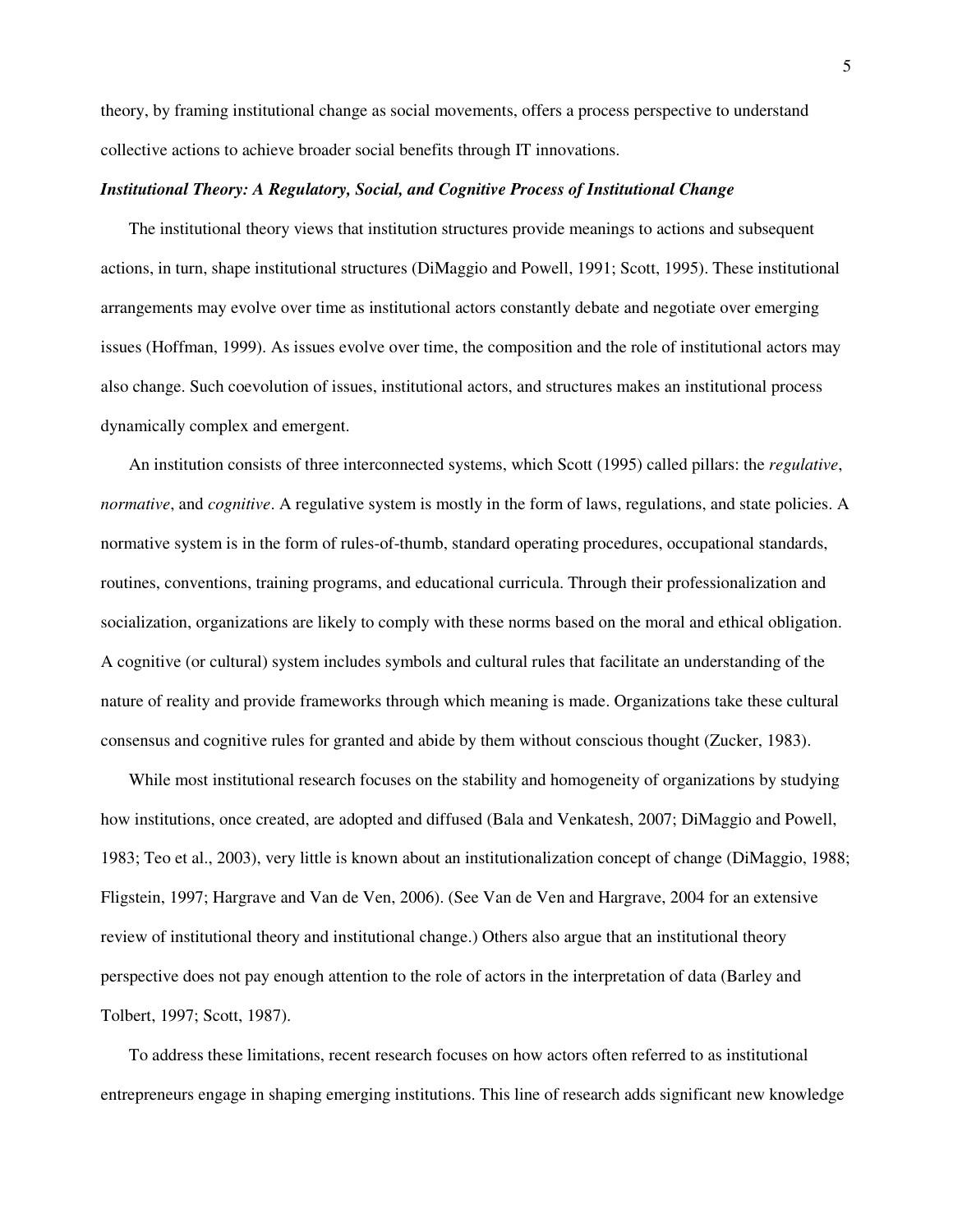of how institutions can be created as new technologies and their innovative applications emerge. The municipal broadband innovations, for instance, were driven at least by the rapid development of a myriad of wireless broadband technologies such as Wi-Fi, WiMAX, and the third-generation (3G) mobile technology. An institutional process generally does not pertain to specific industries or technologies. In contrast, the process involves a collective of organizations who share common interests around specific issues such as environmental protection (Child et al., 2007; Hoffman, 1999), technology standards (Garud et al., 2002), and health care (Currie and Guah, 2007). In our study, institutional actors may include local, state, and federal governments, private broadband service providers, technology equipment vendors, solution providers, system integrators, consultants, analysts, among others.

Institutional actors "lead efforts to identify opportunities, frame issues and problems, and mobilize constituencies" (Rao et al., 2001, p. 240). Essentially, the activities of these actors include *legitimation* through framing and resource *mobilization*. To be successful, institutional actors engage in the management of shared meaning through their influences in establishing new structures, practices, and behaviors. To do so, they use social skills and strategic actions to produce needed actions, organize interests, as well as distribute resources (Fligstein, 1997). Social skills are defined as "the ability to motivate cooperation in other actors by providing those actors with common meanings and identities in which actions can be undertaken and justified" (Fligstein, 1997, p. 398). In their study of Sun's sponsorship of Java technology, Garud et al. (2002) found that Sun displayed social skills to mobilize support of a large number of actors around its standard. Some of these actions are the adoption of an open systems strategy and the use of the image of a common enemy (i.e., Microsoft). From the legitimation perspective, Sun employed a number of strategic actions by allowing software developers to download Java for free, making Java easy to learn, promoting its potential to become a comprehensive networking platform, and seeking the endorsement from the International Organization for Standardization (ISO) for Java to become an open international standard.

Institutional scholars have increasingly identified disruptive events as central in explaining change processes (Child et al., 2007; Fligstein, 1991; Hoffman, 1999; Lorange et al., 1986; Meyer, 1982). Other terms to refer to disruptive events are critical events, shocks, jolts, and discontinuities. Disruptive events are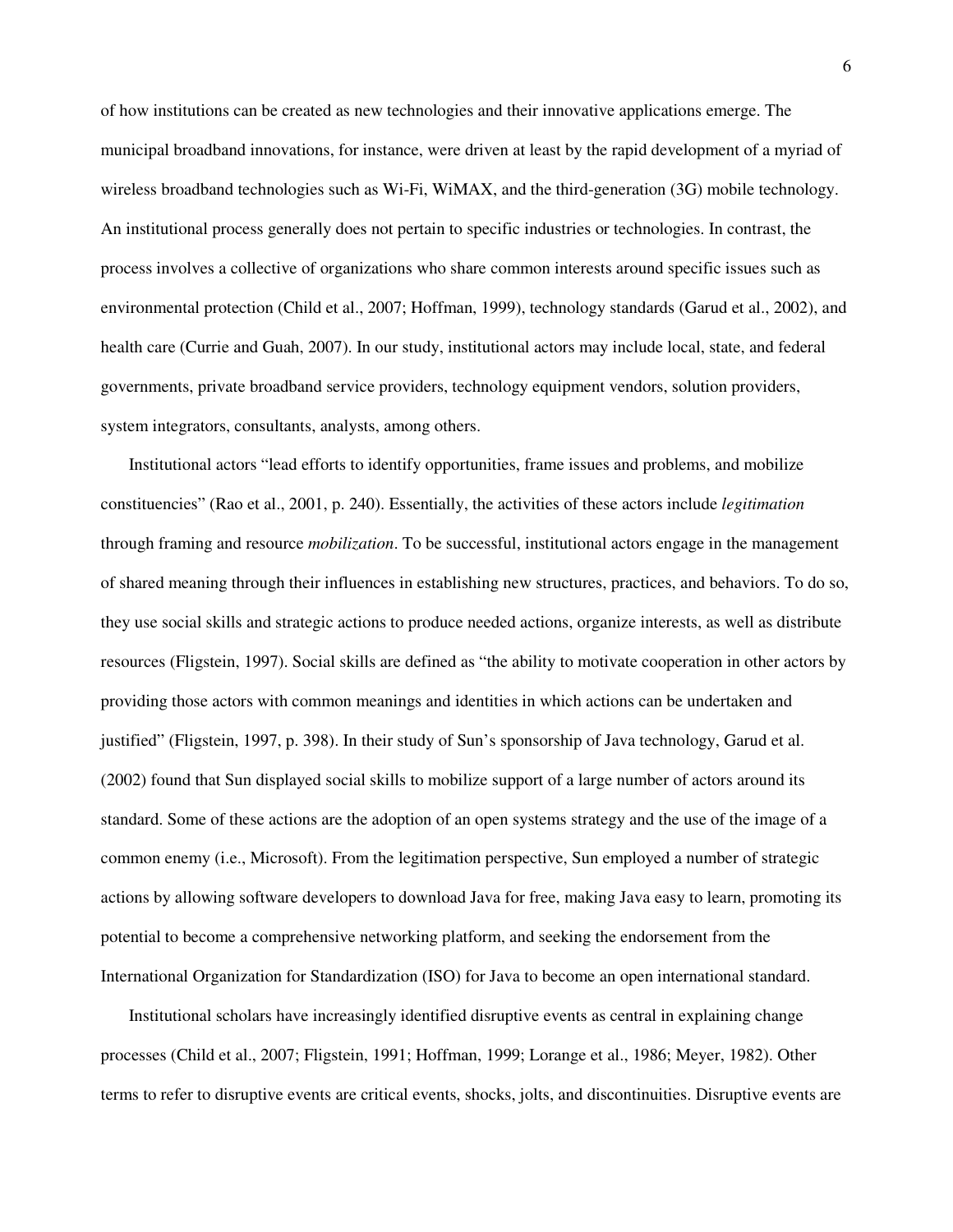defined as events that overcome institutional inertia as well as trigger the path of institutional development. Hoffman (1999), based on corporate environmentalism institutionalization, classifies disruptive events into three types: milestones (e.g., Earth day), disasters (e.g., major pollution accidents), and legal/administrative events (e.g., parliamentary hearings, trials, and release of environmental white papers). Theorizing on systematic classifications of disruptive events has yet to emerge from the literature.

# *Social Movement Theory: A Political Process of Institutional Change*

Although several studies (e.g., Currie and Guah, 2007; Hoffman, 1999) suggest that an institutionalization of innovations is political and social in nature, the institutional theory does not have concepts to explicitly explain the underlying political process. Also, social movements by means of collective actions have been used as one of the effective mechanisms to address several social problems in the past. Since IT-enabled social innovations are designed to address social issues through IT innovations, the social movement theory provides an important complementary perspective to enable a better understanding of their institutional processes.

The social movement theory views the process of institutional change primarily as a political process of mobilizing resources to legitimate a social or technological innovation (Hargrave and Van de Ven, 2006; Rao, 2001). A social movement is defined as "an action system comprised of mobilized networks of individuals, groups and organizations which, based on a shared collective identity, attempt to achieve or prevent social change, predominantly by means of collective protest" (Rucht, 1999, p. 207). The theory emphasizes the importance of conflict, power, and politics in explaining institutional change. The process of institutional change involves issue framing, resource mobilization, and ideology contest between oppositions to achieve social change.

Originally developed in Sociology, the social movement theory has been applied to study collective actions to address perceived social problems, injustices, and failed public policies such as the civil rights movement (McAdam, 1982), the labor movement (Wilton and Cranford, 2002), and the peace movement (Meyer and Whittier, 1994). The literature suggests two related factors as central elements to explain the development of social movements: *framing* and *network formation* (Benford and Snow, 2000). The framing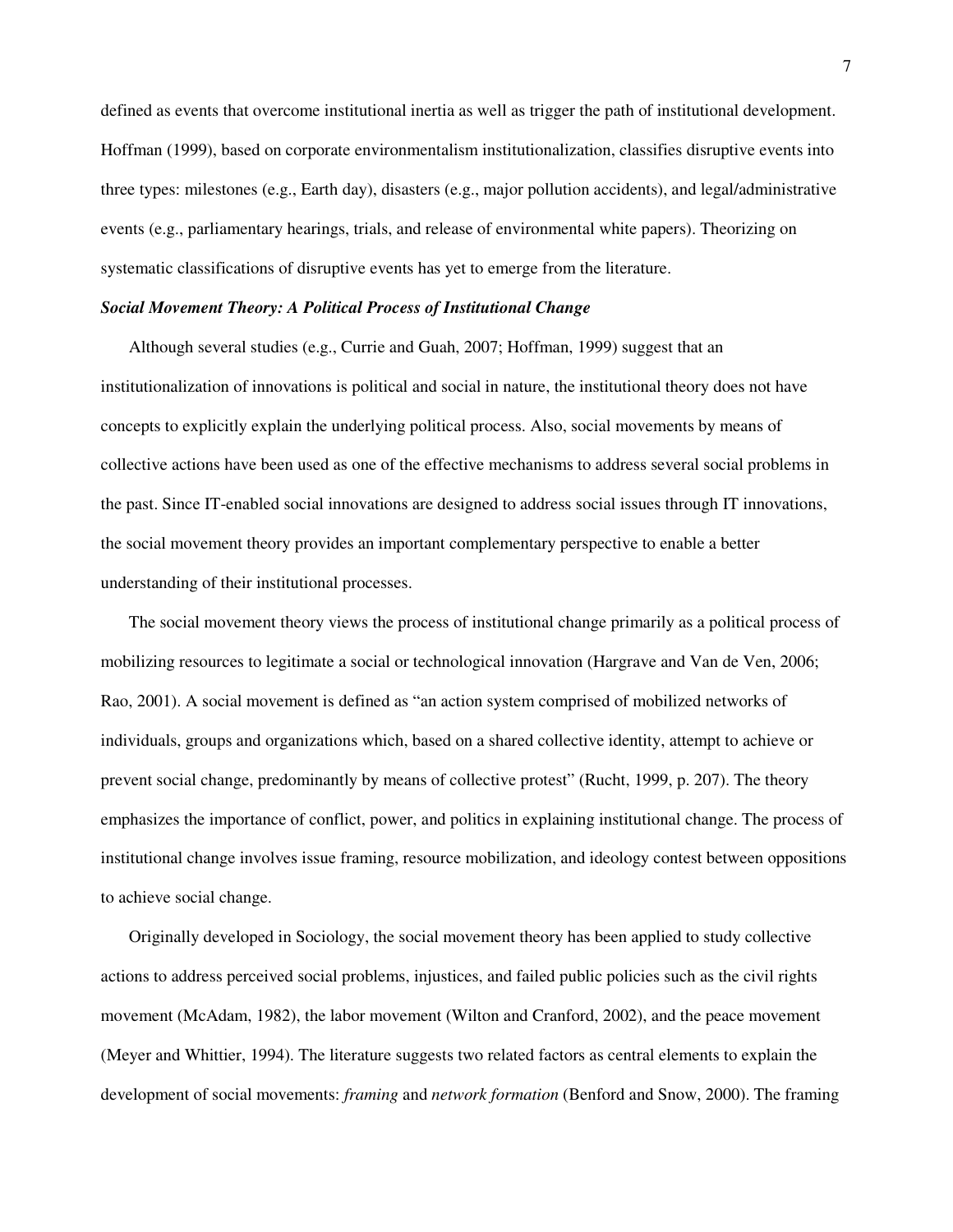processes are those by which social movement actors and their oppositions engage in framing and reframing the meanings of relevant social issues. Over a period of time, the two groups often involve in framing battles to gain broader legitimacy and dominance in order to achieve their own collective goals. The network formation is a process by which actors organize networks to build a coalition with other actors who have complementary interests, skills, and resources to produce institutional change.

There is empirical evidence to support the importance of framing in social movement success. Lounsbury (2005), for example, illustrates the importance of framing towards the broader success of garbage recycling. Initially, because the environmental activists argued that recycling is a means to address problems such as mass consumerism, the advocacy groups that joined the coalition were limited to those states that were favorable to ecological activism. Later, broader participation in recycling advocacy groups emerged as the activists reframed recycling as an alternative to incineration. Wilton and Cranford (2002) documented the efforts of a coalition of workers, students and community members at the University of Southern California to win the contract negotiations. Vital to the coalition's success is the efforts to link the labor conflict to social and spatial inequalities between the university and the surrounding neighborhoods.

Similarly, research has documented the critical role of network formation in facilitating and structuring collective actions to achieve theirs goals. In their study of anti-pollution policies during 1956-1976, Stearns and Almeida (2004) found that favorable policies leading to environmental reforms were the result of loosely-coupled coalitions between anti-pollution movements and state agencies, opposition political parties, local governments, and the courts. Meyer and Whittier (1994) reported that the peace movement is comprised of at least two groups with overlapping interests. One is the religious groups who critically critiqued U.S. foreign policy and called for transformation of governmental and social institutions. The other is the liberal-internationalist groups who promoted the use of multinational agreements and arms control to manage international conflict and nuclear weapons.

# *An Integrated Institutional and Social Movement Perspectives: Explaining the Institutionalization of IT-Enabled Social Innovations*

As discussed above, the institutional theory offers insights to understand an institutional process of innovations while the social movement theory offers broader interpretations to explicitly understand the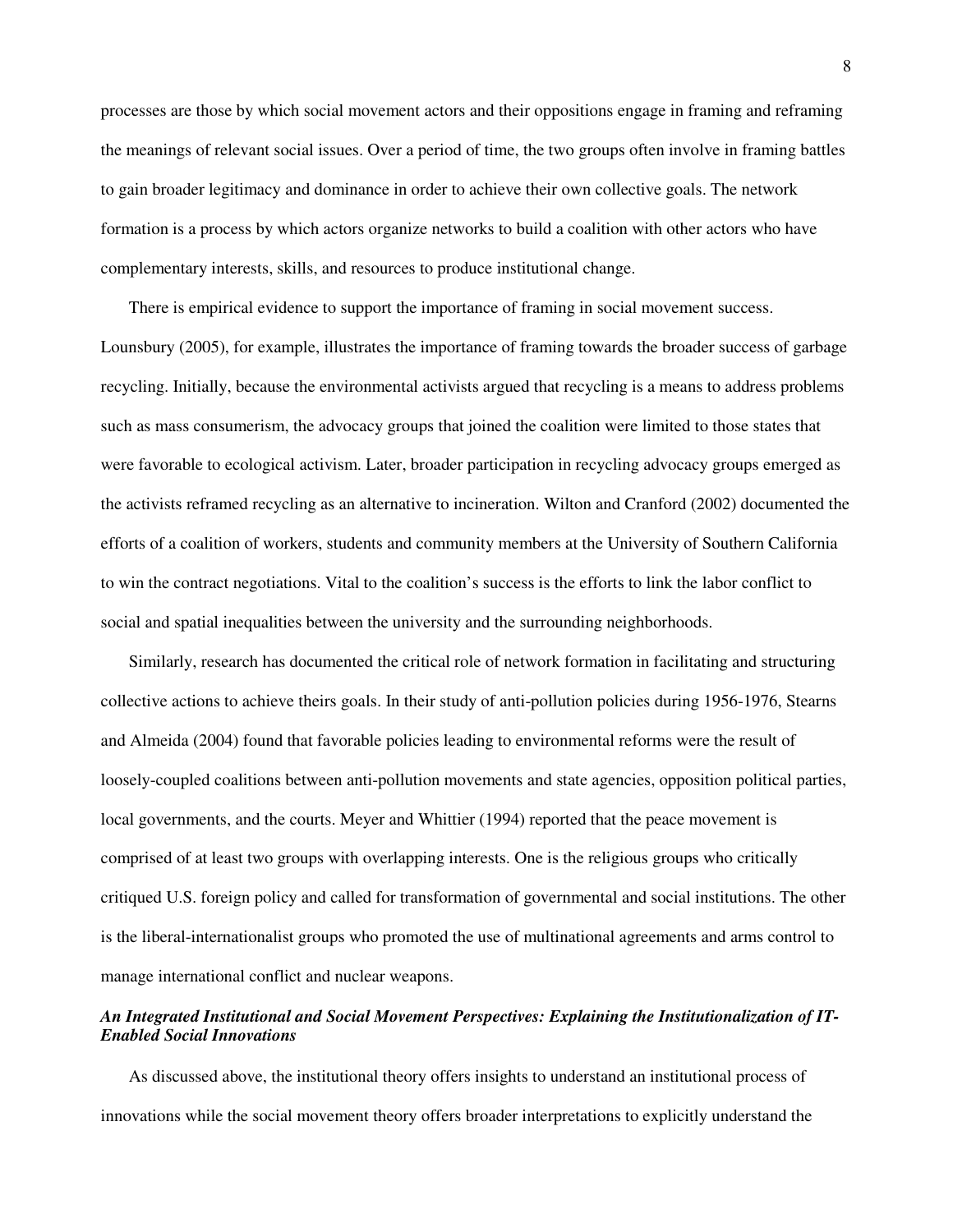underlying social and political processes in the institutional change. In particular, the institutional theory focuses on the mobilization and legitimation processes. The social movement theory highlights the importance of framing and network formation towards the success of social movements. Drawing on these explanations, this study develops a framework of an institutional process of IT-enabled social innovations that encompasses four related activities: *framing*, *mobilization*, *network formation*, and *legitimation*. We use this framework to examine the institutional process of municipal broadband innovations.

However, it is important to point out that studies in these two literatures primarily treat an innovation as an independent element (Garud et al., 2002; Wang and Swanson, 2007; Stearns and Almeida, 2004; Wilton and Cranford, 2002). Recently, social innovations increasingly rely on IT innovations to support their goals. The use of mobile phones to improve healthcare management and services is a good example (infoDev, 2006). This trend opens up new challenges and calls for additional theory development. We conceptualize IT-enabled social innovations as those innovations that comprise social innovations (innovations with social and economic development goals) and IT innovations. Social innovations and IT innovations are viewed as interdependent elements and IT innovations are central elements to successful social innovations. Therefore, we argue that concepts from institutional and social movement theories that treat innovations as independent are not adequate to develop a complete understanding of the underlying institutional processes of IT-enabled social innovations. There is a need for a new theory to explain the reciprocal relationship between the institutional processes of social innovations and related IT innovations that simultaneously shape these innovations. This research is an attempt towards the development of such theory.

#### **RESEARCH METHODOLOGY**

## *Research Setting*

We study IT-enabled social innovations in the context of municipal broadband innovations. The study of municipal broadband innovations in particular and IT-enabled social innovations in general can provide significant theoretical, managerial, and policy contributions to the IS innovation literature. First, despite the increasing use of IT in social innovations, this research area is under theorizing in the IS innovation literature. Second, in the information society, Internet access has become indispensable for citizens and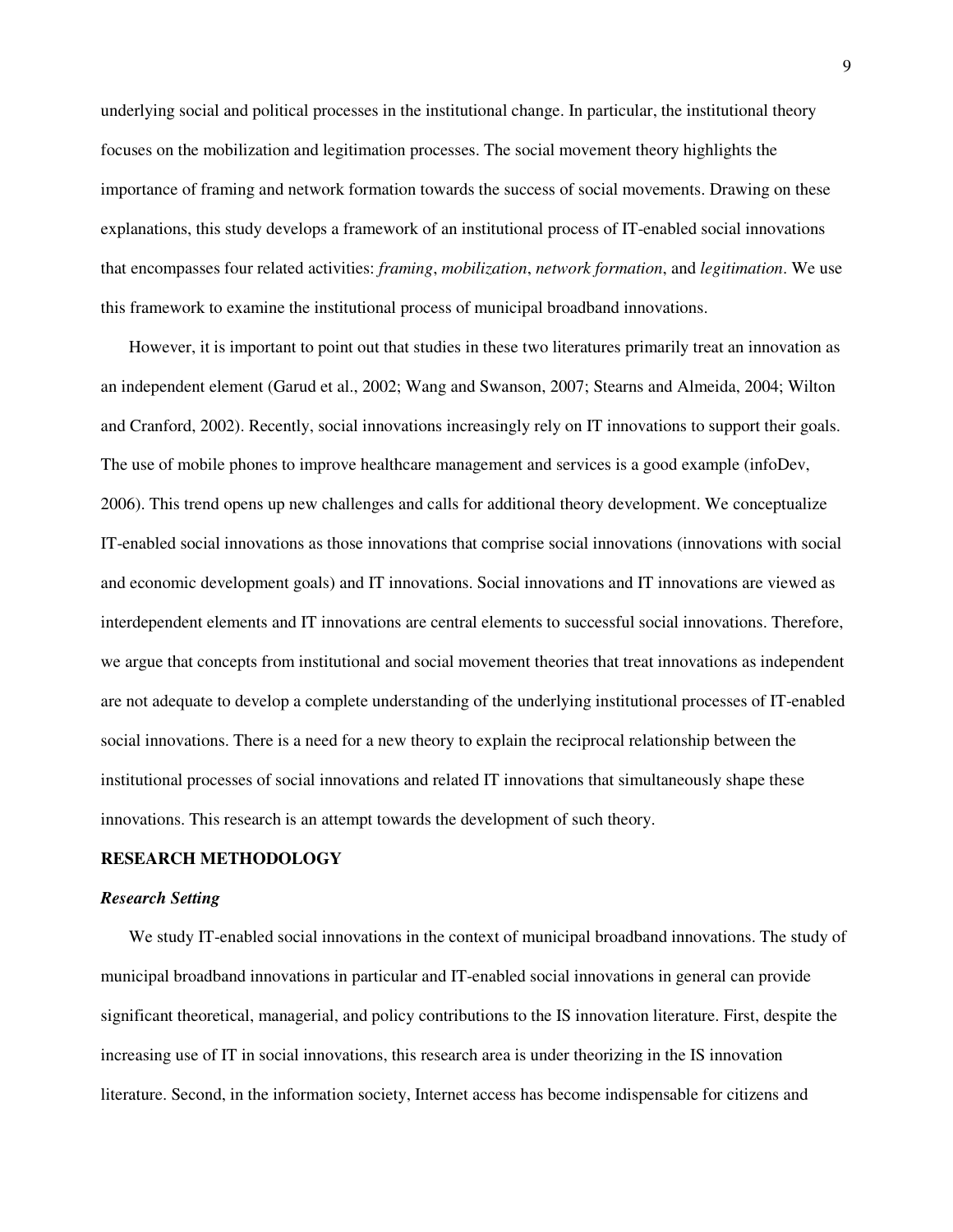organizations. Governments worldwide take active actions to achieve universal broadband Internet penetration. In recent years, several U.S. cities have invested resources to develop their own broadband infrastructure. Widespread adoption of municipal broadband networks has the potential to increase the digital inclusion and move communities closer towards universal broadband Internet penetration. Third, municipal broadband innovations as collective movements have to undergo an uphill battle with the entrenched ideology that broadband infrastructure and services should be a private sector's business and public entities should not challenge such status quo. Therefore, understanding of the institutionalization of municipal broadband innovations is important to the future of broadband policies and services in the U.S and perhaps in other countries that share a similar goal of universal broadband access.

#### *Method and Data*

The objective of this study is to understand the institutionalization process that involves institutional changes in social and IT innovations related to municipal broadband innovations. Van de Ven and Hargrave (2004), in their extensive review of the interdisciplinary literature on institutional change, distinguished four perspectives of institutional change: institutional design, institutional adaptation, institutional diffusion, and collective action. Our integrated institutional and social movement theories is similar to the collective action model that focuses on institutional change processes at the organizational field level through interactions among groups who share similar interests. Organizational field refers to "a community of organizations that partakes of a common meaning system and whose participants interact more frequently and fatefully with one another than with actors outside the field" (Scott, 1995, p. 56). In our context, the field is formed around social and technological issues related to municipal broadband innovations that bring together various organizational constituents with disparate and sometimes conflicting purposes.

Phillips et al. (2004) suggest that institutional change is produced through texts that are embedded in discourse generated by actions and interactions among members. Following this conceptualization, we collected articles published in trade journals that discuss municipal broadband innovations. By using the keywords "municipal wireless" and "municipal broadband" as search terms in the ABI-INFORM database in December 2007, we collected 206 articles published in various trade publications (e.g., Wireless News,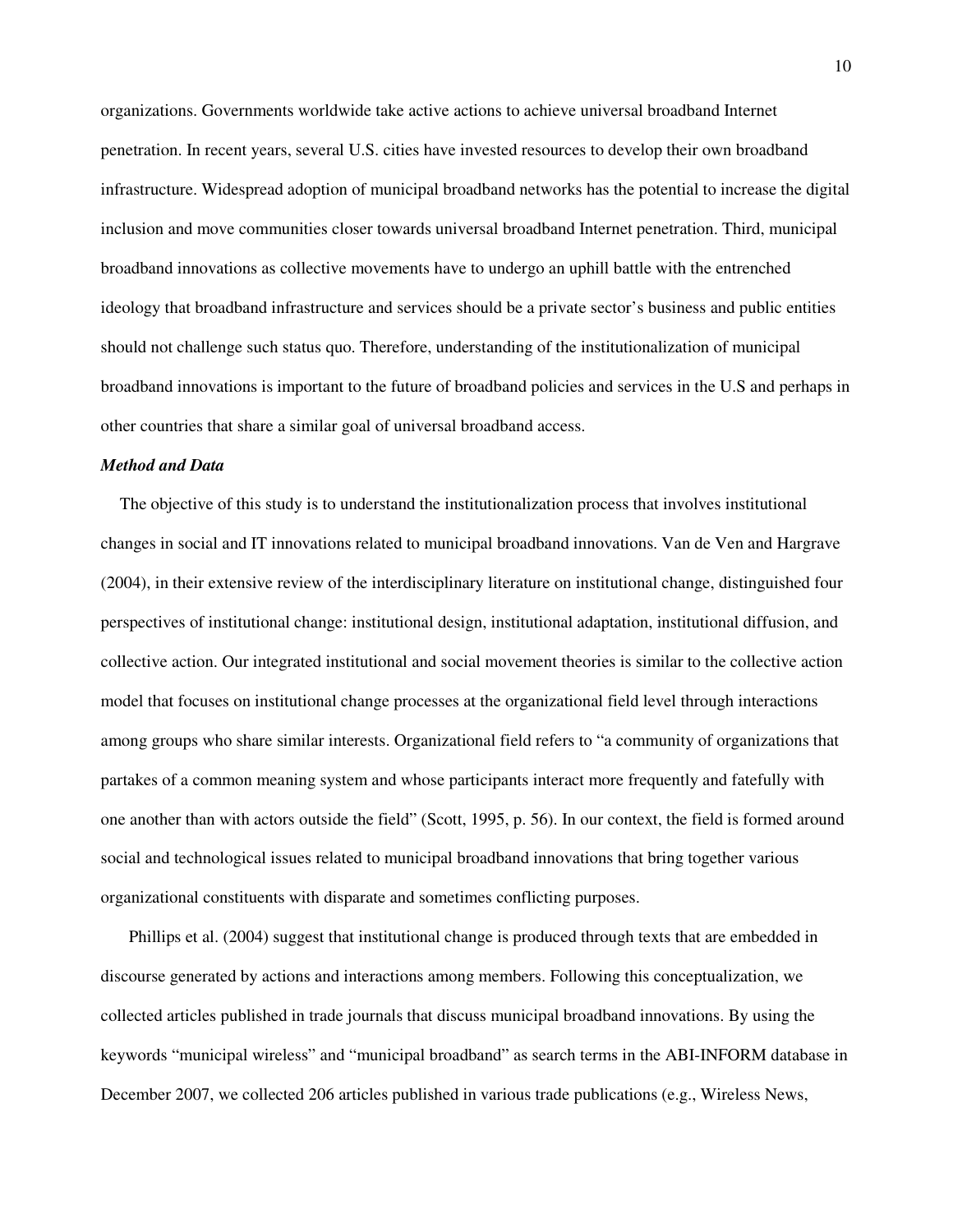Business Wire, and Wall Street Journal) from 2003 to 2007 and used them as a basis to construct the institutional change process of municipal broadband innovations (Hargrave and Van de Ven, 2008).

#### *Data Analysis*

The data analysis proceeded in three steps. First, we identified disruptive events (Child et al., 2007; Hoffman, 1999) that are central to the institutional change process from the collection of articles retrieved from ABI-INFORM. We present the disruptive events discovered from our data in the next section.

Second, following our framework of an institutional process of IT-enabled social innovations that encompasses four related activities: *framing*, *mobilization*, *network formation*, and *legitimation*, we use the conceptual definitions of these activities from the literature to code contextual data from the 206 articles to identify related social activities by various institutional actors. Two separate codings were performed for social innovations and IT innovations underlying municipal broadband innovations. Since institutional actors do not necessarily share the same beliefs and attitudes towards municipal broadband innovations, our data analysis focuses on identifying activities pertinent to those supporting and opposing views towards municipal broadband innovations. The coding structure and textual examples for the social innovations and IT innovations associated with municipal broadband innovations are shown in Appendix 1 and Appendix 2 respectively.

Third, we used coded data for social and IT innovations to construct the process of institutional change for each type of innovation. Then, we reassembled the coded data for both the social innovations and IT innovations to understand the interrelatedness of their institutional processes.

#### **FINDINGS**

In this section, we answer the research questions (#2 and #3) concerning the empirical findings in the context of municipal broadband innovations. We provide the answer to the theorizing research question (#1) in the Discussion section.

#### *Institutional Process of Municipal Broadband Innovations*

**Research question #2:** What is the institutionalization process of municipal broadband innovations?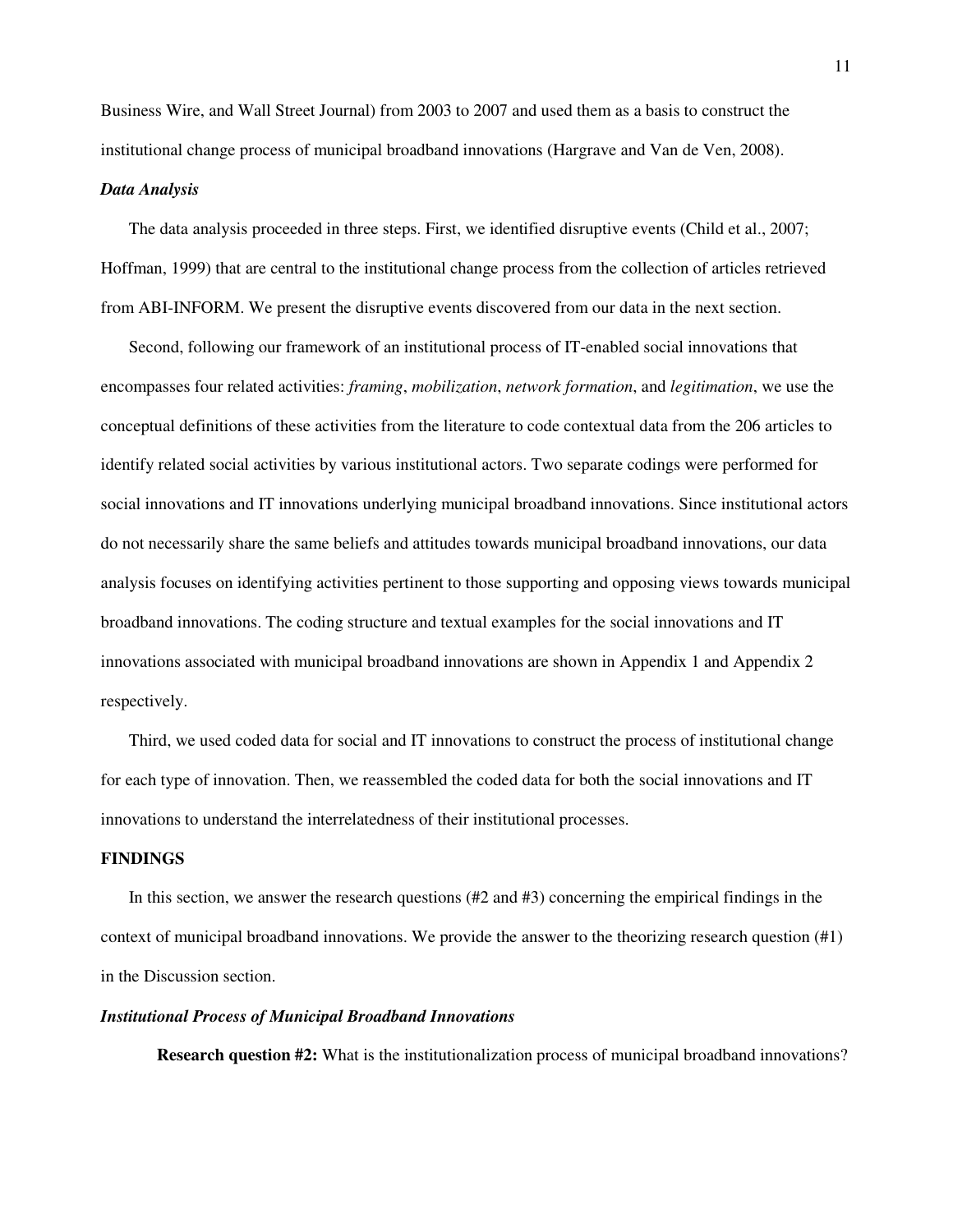Our data analysis revealed several disruptive events that are significant in shaping the institutional process of municipal broadband innovations. Table 1 presents these disruptive events and their time lines.

| Table 1. Disruptive Events in the Institutional Process of Municipal Broadband Innovations |                                                                                                                                                                                                                                  |  |
|--------------------------------------------------------------------------------------------|----------------------------------------------------------------------------------------------------------------------------------------------------------------------------------------------------------------------------------|--|
| TIME                                                                                       | <b>EVENTS</b>                                                                                                                                                                                                                    |  |
| <b>July 2003</b>                                                                           | The launch of Muniwireless.com, an information source of municipal broadband<br>development. Esme Vos, an intellectual property attorney, is a leading advocate of<br>the municipal broadband movement.                          |  |
| August 2004                                                                                | The city of Philadelphia, the first big city, announced the Wireless Philadelphia<br>initiative.                                                                                                                                 |  |
| August 2005                                                                                | Intel along with other leading companies in the computing and network industries<br>announced the digital community initiatives to publicly endorse the municipal<br>broadband.                                                  |  |
| November 2004                                                                              | Pennsylvania passed the state law requiring cities to seek permission from local<br>phone companies before offering paid telecom services. The city of Philadelphia<br>was allowed to pursue its initiative.                     |  |
| September 2005                                                                             | The first Muniwireless.com conference held in Silicon Valley, San Francisco. The<br>conference was attended by over 300 participants and was supported by over 20<br>sponsors and exhibitors.                                    |  |
| October 2005                                                                               | The city of Philadelphia awarded the contract to build the network to Earthlink<br>with the condition that Earthlink funds the entire cost of network building.                                                                  |  |
| 2005                                                                                       | At least 14 states proposed the bills to restrict municipal broadband efforts.                                                                                                                                                   |  |
| 2006                                                                                       | Telecommunications companies changed from their strong opposition towards<br>municipal broadband to trying to partner with cities to build broadband networks.<br>For example, AT&T put in a bid for Washtenaw county, Michigan. |  |
| October 2006                                                                               | AT&T received the first municipal broadband project from Riverside, CA.                                                                                                                                                          |  |
| November 2007                                                                              | Earthlink announced that it will not make additional investments in municipal<br>broadband partnerships with cities and it seeks solutions to the agreements that it<br>currently had with several cities.                       |  |

At the outset, municipal broadband innovations were broadly framed as a solution to the national broadband penetration problem primarily caused by the failure of the market-based broadband innovation. In 2000, the U.S. was ranked 3rd among nations worldwide in terms of per capita broadband access. The U.S. ranking was significantly dropped to  $16<sup>th</sup>$  in the world in 2005 and slipped down to  $24<sup>th</sup>$  in 2006, according to the International Telecommunication Union. This broad framing of municipal broadband innovations generated significant attention among institutional actors particularly local city governments, allowing them to create a collective identity and build coalition of actors who share similar ideology towards using municipal broadband innovations to address the national broadband issues.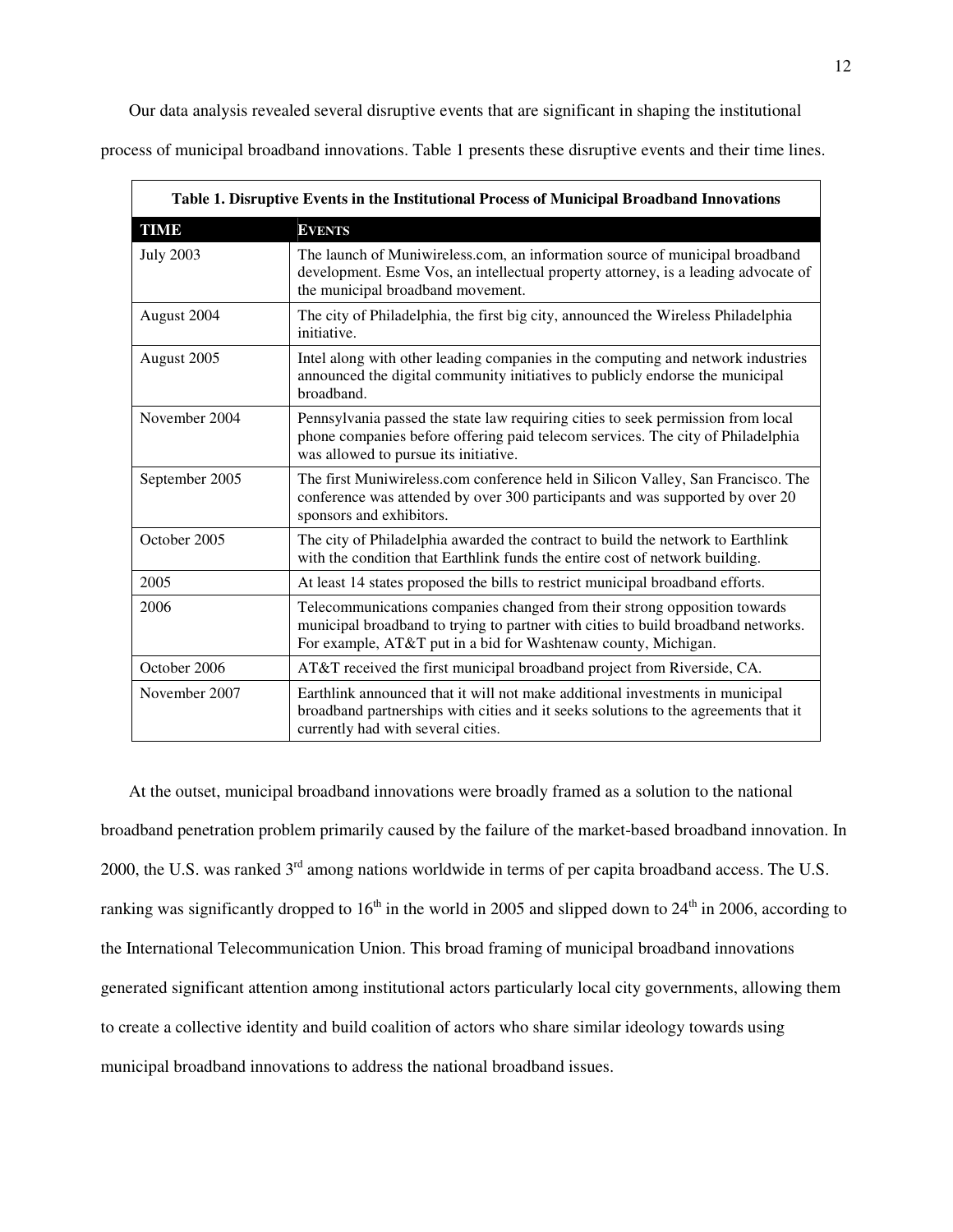Another layer of framing occurs at the local government level. Some accentuate the national broadband issues while others contextualize broadband problems in their local communities. The city of Philadelphia, for example, wanted everyone in the city to have affordable access to broadband. Another example, the city of Scottsburg, framed its problem as the city in crisis as businesses were leaving the community because they did not have broadband. Yet, others framed municipal broadband innovations around local goals such as building high-tech cities (e.g., Philadelphia), improving city operations (e.g., Ferrysburg, Rome, and Spokane), narrowing digital divide (e.g., Dayton, Delray Beach, and Roper), and enhancing public safety (e.g., Boulder city, Granbury, and Spring Lake).

Initially, resources were mobilized through localized city initiatives to develop their broadband infrastructure. Broader legitimation of municipal broadband innovations emerged when Esme Vos, an intellectual property lawyer, launched the muniwireless.com web site in July 2003. Vos has been instrumental in this social space through her vocal advocate of these grassroots initiatives. The web site provides channels for institutional actors to share knowledge, issues, and learn about other cities' initiatives, thus reinforcing the allies' collective identity. Subsequently, a number of activities to further legitimate municipal broadband innovations came from disparate groups with complementary interests and resources. First, several major cities including Chicago, Houston, Minneapolis, Philadelphia, and San Francisco, announced their initiatives. Second, a number of major companies in the computing and network industry launched initiatives, programs, products, and services to publicly endorse the municipal broadband. For example, Intel along with 20 other companies (e.g., Cisco, Dell, IBM, and SAP) initiated the digital communities project in August 2005. The goal of this project is to provide funding, equipment, and expert consultation support to local municipal broadband innovations. Third, a growing recognition of municipal broadband innovations was evidenced in the establishment of a specific committee in industry associations (e.g., the setup of the municipal wireless committee in the Wireless Communication Association), the industry discussion and showcase of municipal broadband innovations in major conferences (e.g., the Interop, one of the leading IT conferences), and a growing number of reports by industry analysts forecasting a strong growth of municipal broadband (e.g., ABI Research, Forrester Research).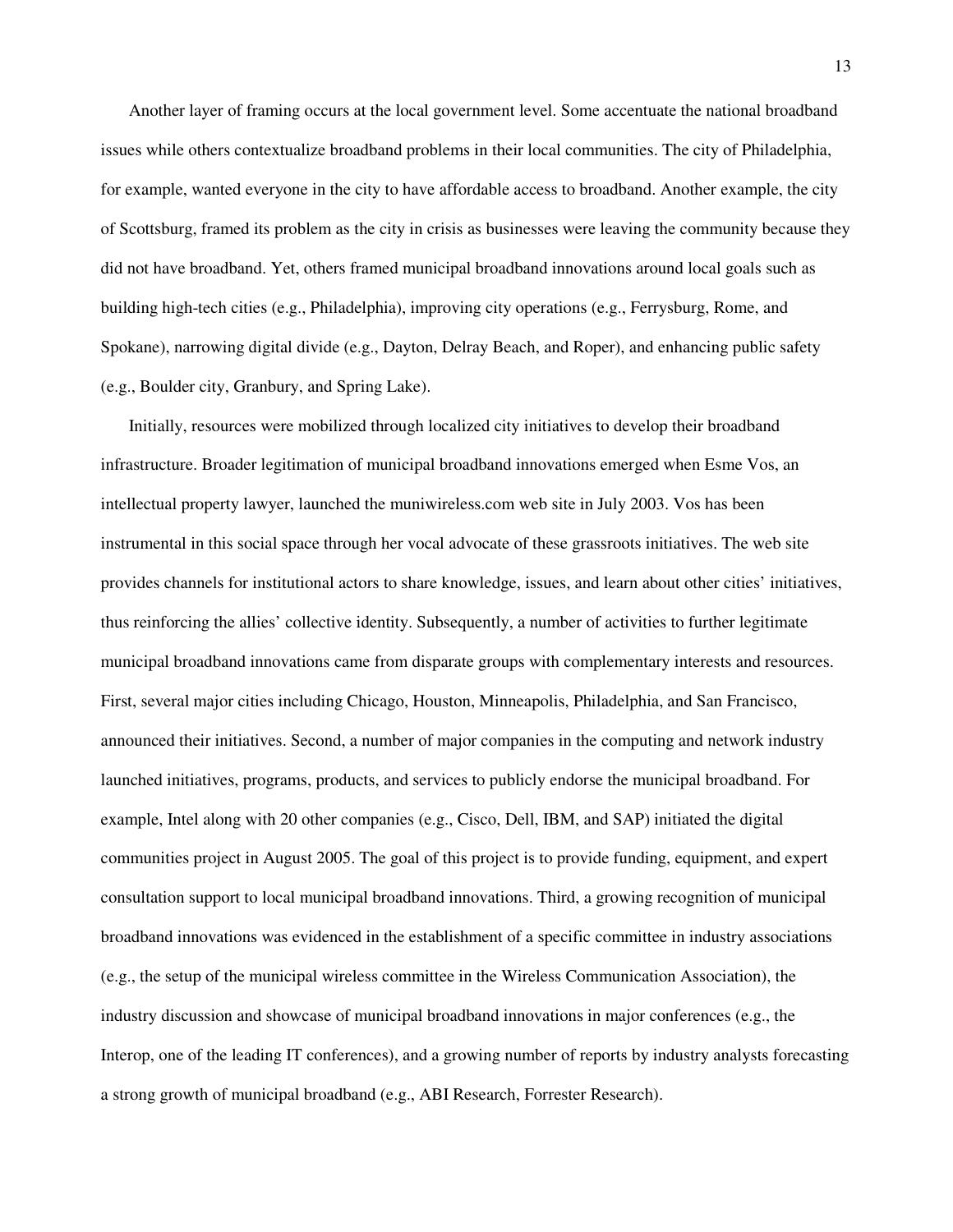However, similar to other movements, the municipal broadband has its opponents and telecommunications companies (phone and cable companies) appear to be the archrivals. Similar to the alignment and coalition formation by municipal broadband supporters, those who oppose the innovations engaged in their framing process to align interests and recruit their groups. Their counter-framing attempts to thwart the innovations both at the collective level and at the local level. At the collective level, phone and cable companies claimed that cities have unfair advantages through free access to infrastructure, tax exemption, and public funding. For example, Verizon, BellSouth, Cox Communications, and many others argued that government-owned broadband networks should operate by the same rules as other service providers. By building coalition with other telecommunications companies as well as state and federal governments, these opponents use the legal mechanisms in the form of state and federal bills to protect their business and simultaneously restrict local governments from entering the broadband market. In 2005, legislatures in at least 14 states proposed legislation to restrict municipal broadband efforts. The Nebraska Legislative Bill 645 and the Pennsylvania House Bill 30, for example, prohibited local governments from competing with the private telecommunications industry. Note that Verizon agreed to allow Philadelphia to proceed with its municipal broadband project.

Parallel with the attempts at the collective level, these opponents engaged in a number of framing contests against the municipal broadband at the local level. Some of these framings include claims that the city lacks experience and undermines the efforts and resources involved in the management of networks and services. In some cases, these opponents cited that cities use risky business models (e.g., free services with the funding support from advertising). In other cases, they publicized disappointing results (i.e., cost overrun, project delay, slow uptake of demand, and scrapped projects). An example is the case of MetroFi, a private partner which runs a free broadband network in Cupertino, Santa Clara and Sunnyvale. MetroFi initially offered broadband services in the areas at \$19.95 a month but found few subscribers. Later, in an attempt to increase the number of subscribers, the company began offering the service with advertising support for free. However, in June 2006, the company managed to sign up only 10,000 users in an area with a population of about 250,000. However, it is important to note that, in 2006, when the municipal broadband industry was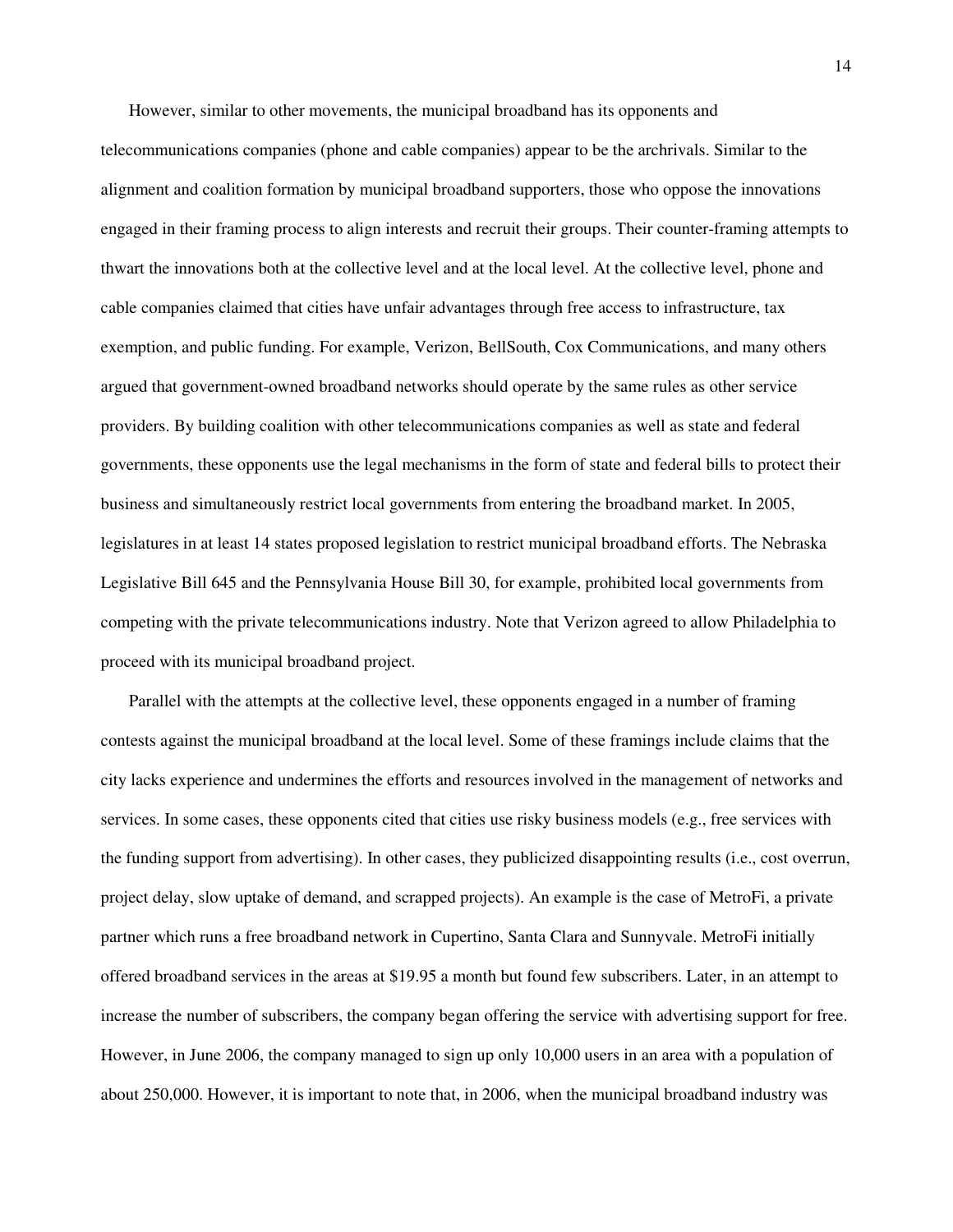somewhat established as part of the overall broadband industry, some phone and cable companies (e.g., AT&T, Cox Communications) have started to actively participate in bidding for contracts from cities. The spokesperson for AT&T Connecticut discussed the company's role as "We agree, there are ways for the public sector and private sector to work together, and we are not opposed to working toward that end. We are hopeful that we will be actively playing a role as this initiative plays out in Hartford, Connecticut."

The framing battles between the two coalitions with opposing views towards municipal broadband are still ongoing through the regulatory, normative, and cognitive institutional arrangements. In some instances, the proponents gained their legitimation through the state bills that allow cities to offer broadband services. The states of Texas and Connecticut are good examples. In other instances, the opponents advanced their legitimation through the well publicized failures of several major cities (e.g., Chicago, Houston, New Orleans, Philadelphia) after Earthlink (the private partner in all these projects) shut down all operations related to municipal broadband projects and laid off at least 900 employees mostly in its municipal wireless division.

#### *The Coevolution of Institutional Processes of Social and IT Innovations*

• **Research question #3:** Given the interrelationships of IT innovations in social innovations, how does an institutional process of social innovations influence an institutional process of IT innovations and vice versa in the context of municipal broadband innovations?

In this study, we situate the institutional process of broadband innovations in the context of municipal broadband innovations. However, economists might argue that broadband innovations may be classified as general-purpose technologies, the term used to refer to those innovations that can affect the entire economy and redefine society (Helpman, 1998). We do not disagree with this classification. Obviously, there are many different kinds of broadband innovations in the industry (e.g., cable Internet, digital subscriber lines, and fiber optics) but the development of these innovations is primarily in the control of private telecommunications companies. Thus, they do not play an important role in the municipal broadband innovations. Moreover, these wired broadband technologies have not experienced much technological improvement in the past few years.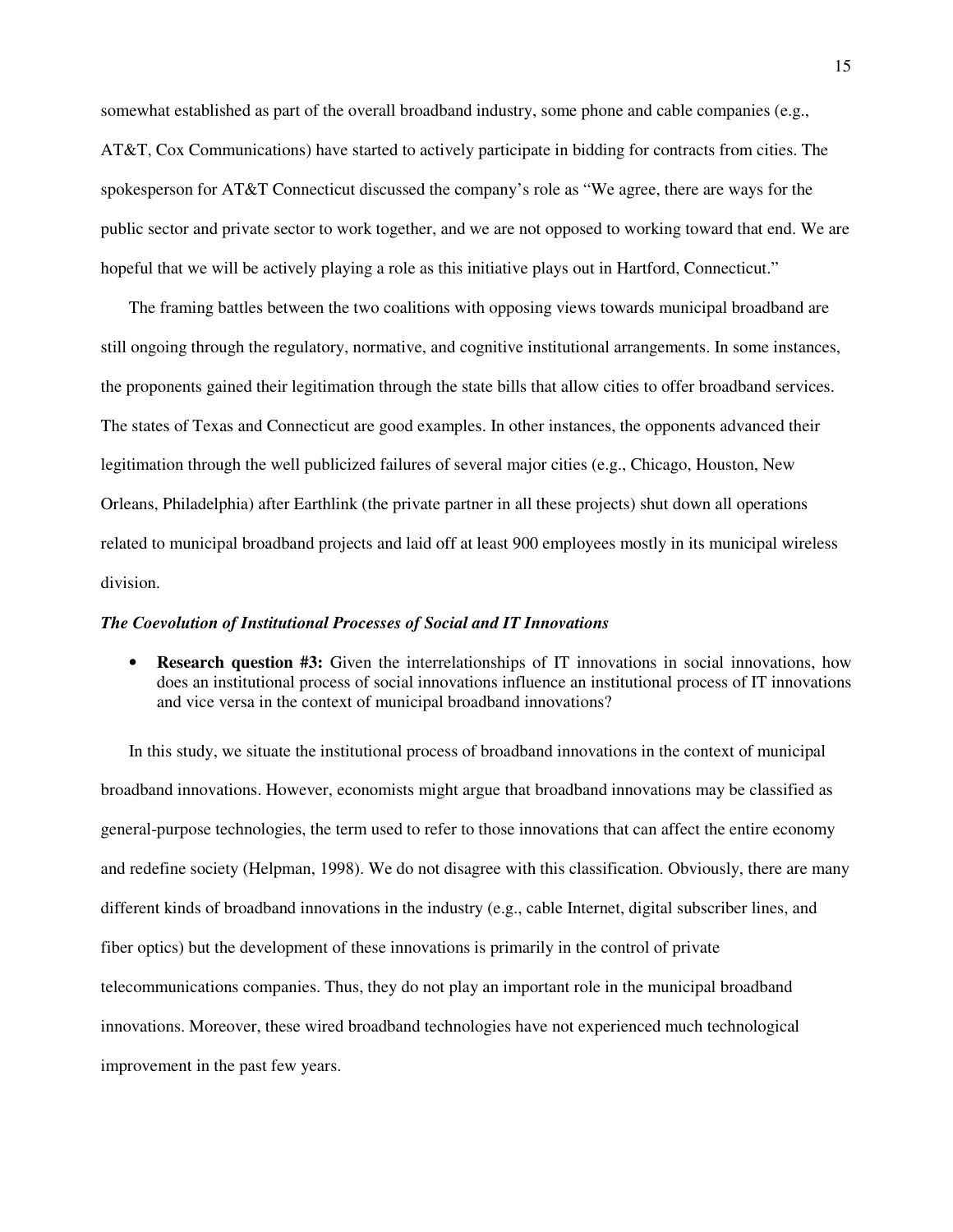More recently, wireless broadband technologies have undergone rapid development (Akyildiz et al., 2005). The Wi-Fi mesh technology, in particular, has emerged as the most popular technological choice by many cities for at least four reasons. First, the Wi-Fi mesh technology operates on unlicensed open spectrum (2.4 and 5.8 GHz) and does not require spectrum licenses to operate. Second, Wi-Fi mesh offers high-speed broadband connections as well as mobility, which is increasingly important for mobile workers. Third, the cost of Wi-Fi mesh appears to be lower compared to the costs of other wireless broadband technologies. Fourth, Wi-Fi mesh networks leverage a large number of Wi-Fi enabled devices in use globally. Consequently, the Wi-Fi mesh vendors primarily target the municipal broadband market. Our discussion that follows primarily focuses on the Wi-Fi mesh technologies as the IT innovations that are used to implement municipal broadband innovations.

Initially, Wi-Fi mesh was framed by analysts, vendors as well as city governments as the most costeffective technology, thus creating a collective agreement among institutional actors over the technology choice for municipal broadband innovations and simultaneously supporting the framing of social innovations of affordable broadband access. Besides, the technology was also perceived as working well outdoors, highly scalable, and easy to implement. Such framing promotes broader mobilization of cities' resources to deploy Wi-Fi mesh in their broadband projects. The sheer number of these projects legitimizes the Wi-Fi mesh to the point that it becomes the dominant design (Utterback and Abernathy, 1975). The growth of municipal Wi-Fi mesh also attracts several leading equipment vendors to launch their products. Cisco, for example, launched its first mesh network systems in November 2005 after acquiring Airespace in March.

The interdependence between broadband innovations and municipal broadband innovations means that their institutional processes are intertwined. On one hand, the institutional process of broadband innovations influences that of municipal broadband innovations. For example, several cities finished their implementation and began to provide broadband services on Wi-Fi mesh networks around 2006. During that time, several pointed out the drawback of Wi-Fi mesh including signal interference with Wi-Fi hotspots, the scalability problems, unreliable signals, slow speeds, and the unexpected large number of outdoor access points needed. Perhaps, two of the most critical flaws were the fact that there is no standard around Wi-Fi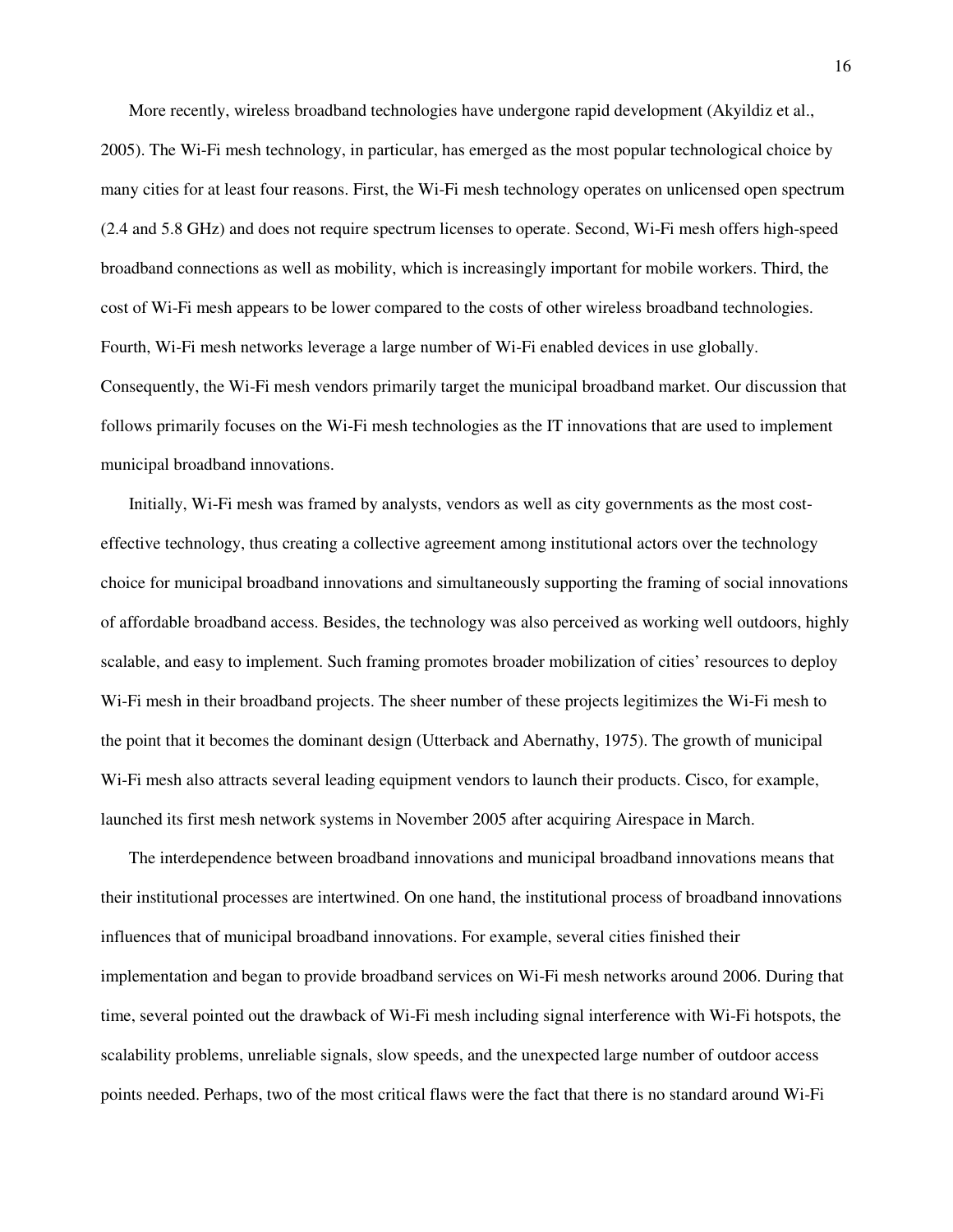mesh and that the rapid change of technology may lock cities into outdated technologies. Note that the 802.11s standard for meshing Wi-Fi systems is under development while Wi-Fi mesh systems in the market rely on proprietary technologies for routing and network management. The issues surrounding poor performance of Wi-Fi mesh allow the municipal broadband opponents to use them to suggest that cities lack experience and knowledge about technologies and subsequently delegitimize their social innovations of municipal broadband efforts.

Similarly, the activities around municipal broadband innovations influence the institutional process of broadband innovations in a number of ways. First, as critics increasingly cited technology as one of the reasons that municipal broadband projects fail, it puts remarkable pressure on the industry to mobilize resources to create better solutions. Consequently, several leading Wi-Fi mesh vendors (e.g., Motorola, Tropos, Strix systems) upgraded their products from single-radio access points to dual-radio access points. The single-radio equipment uses one radio frequency (2.4 GHz) for both user access and backhaul connections. The dual-radio equipment improves the overall network performance because it uses one radio frequency (2.4 GHz) for user access and the other frequency (5.8 GHz) dedicated to backhaul connections. Second, municipal broadband initiatives increasingly move towards public safety applications. Since public safety applications work on the licensed 4.9 GHz public safety band, equipment vendors mobilize their resources towards developing products to serve these growing needs. Finally, the underestimation of the number of access points to get reasonable network coverage leads many municipal broadband opponents to use it to argue that cities lack appropriate knowledge and experience with technology. Such framing also leads to the delegitimation of Wi-Fi mesh technology.

## **DISCUSSION**

The findings of this study provide an account of the framing, network formation, mobilization, and legitimation processes of IT-enabled social innovations in the context of municipal broadband innovations. In this section, we consider the generalization of our findings to an institutional process of IT-enabled social innovations.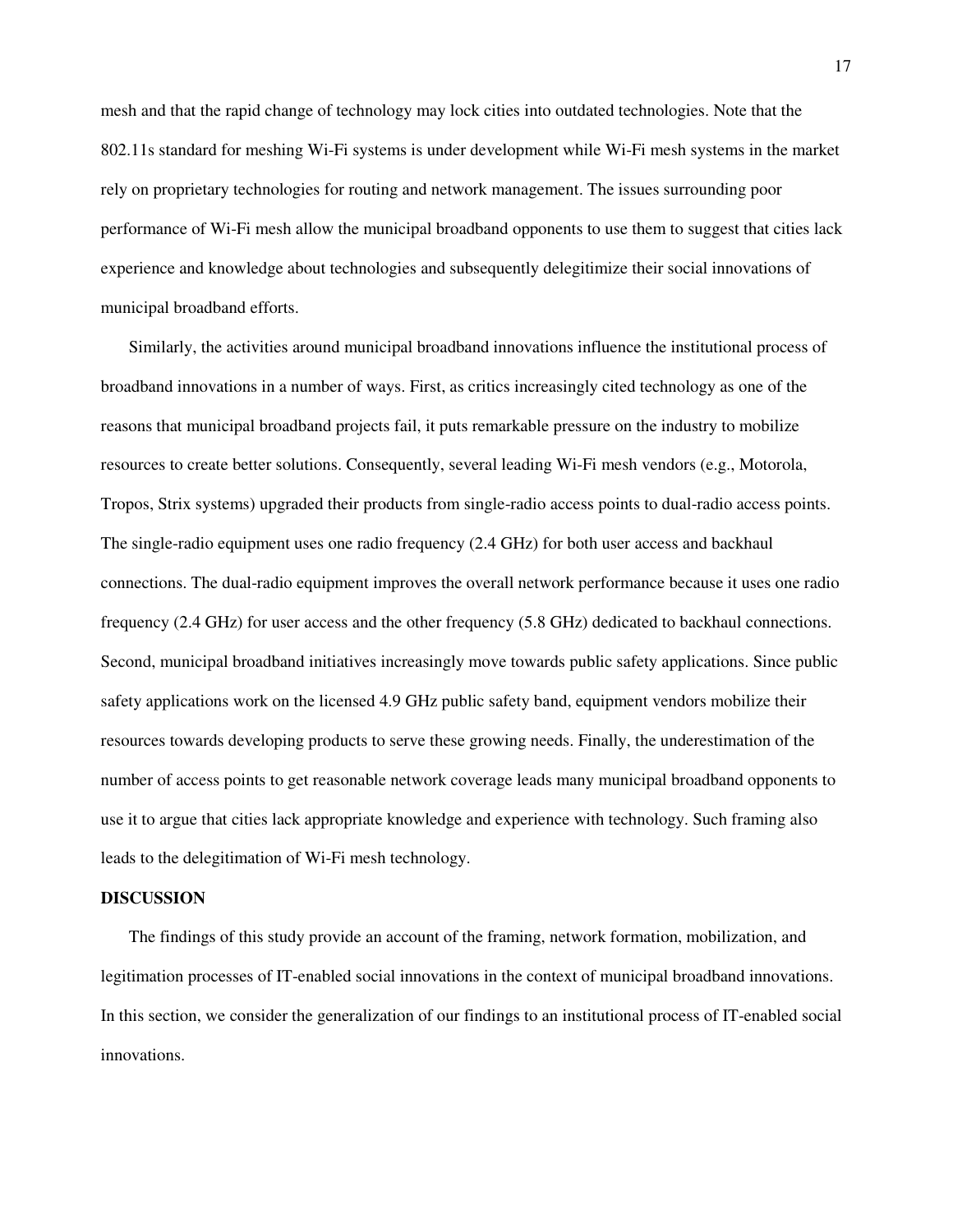## *Towards an Institutional Process of IT-Enabled Social Innovations*

**Research question #1**: How can we develop an institutionalization theory of IT-enabled social innovations to understand their complex and dynamic process of institutional change?

We position institutional arrangements (i.e., regulatory, normative, and cognitive systems) as structural conditions. These conditions enable and constrain institutional actors' actions and their subsequent actions also shape institutional arrangements. This reciprocal relationship between social structures and human agency is drawn from the structuration theory (Giddens, 1984; Orlikowski and Robey, 1991). This observation is not entirely new because other institutional researchers also point out such interdependent constructs (e.g., Garud et al., 2002). However, we extend this line of theorizing to explain the structuration of the interlinked social and IT innovations.

Our empirical evidence suggests that institutional arrangements of social innovations shape and are shaped by activities of actors in the interrelated IT innovations. For instance, from the regulatory system, the Federal Communication Commission (FCC) decided to designate the 4.9 GHz frequency band for public safety purposes. This decision led many wireless broadband vendors to mobilize their resources to design and develop network equipment to serve this new segment. Similarly, the dedicated public safety frequency band also led a number of cities to frame their municipal broadband initiatives around enhancing security and safety and increasing quality of life. Such framing allows municipal broadband projects to have broader appeal to the general public and fits the beliefs of the role of cities to serve public interests. From a normative perspective, in the early days of municipal broadband innovations, the rule of thumb in the industry was to use 20 access points per square mile to provide a good coverage in a Wi-Fi mesh network. This industry rule was applied to the municipal network deployments among cities who are early adopters. As it turns out, this industry standard backfired and technology problems (e.g., signal loss, unreliable connections, and slow speed) were used by the opponents to undermine the municipal broadband innovations. Finally, from the cognitive perspective, the early perception of Wi-Fi mesh as cost-effective and easy-to-implement broadband solutions help cities gain their legitimation of creating an affordable broadband solution for all. This suggests: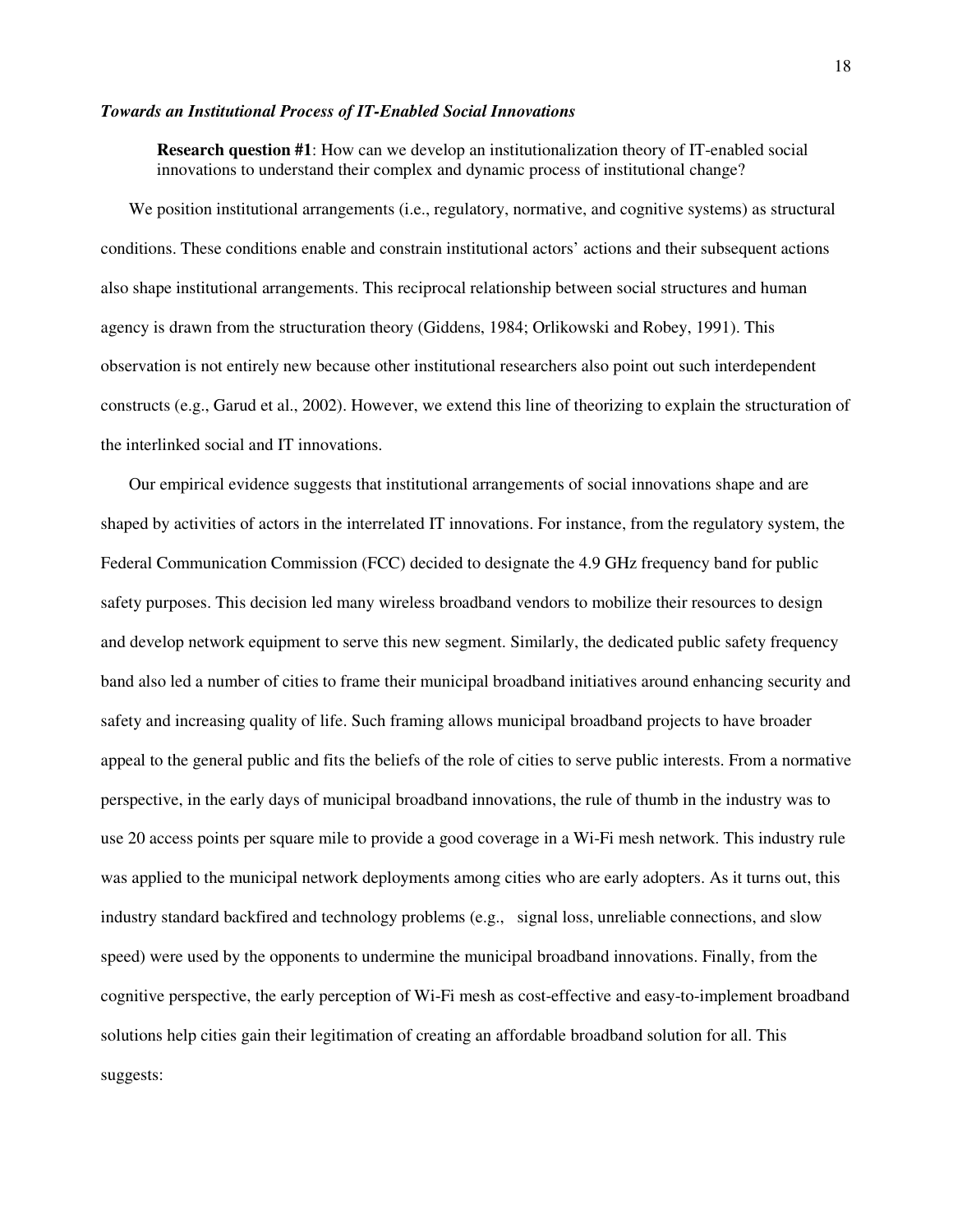**Proposition 1:** In addition to their own structuration process, institutional arrangements of social innovations shape and are shaped by institutional activities of related IT innovations

Similarly, our empirical evidence also suggests that institutional arrangements of related IT innovations shape and are shaped by activities of actors in the social innovations. From the regulatory perspective, some proposed state bills support local governments to provide broadband services while many others restrict local governments from doing so. The similar situation also applies at the federal level. The Community Broadband Act, for example, frames Internet access as a public utility and encourages local governments to play active roles in providing broadband services. Clearly, the shape of the institutional process of broadband innovations or Wi-Fi mesh in particular depends on which legislatures are passed into laws at the state and federal levels. From the normative perspective, local governments were increasingly pressured from opponents who often frame a technology choice as one of the causes of municipal broadband failures. This pressure reflects in the increasing demand from cities for vendors to explicitly define service level agreements in contracts. As a result, several vendors (e.g., BelAir Networks) develop certified network programs to assure a reliable and consistent level of coverage and performance of broadband equipment. Finally, from the cognitive perspective, the emergent dominant design around Wi-Fi mesh in municipal broadband innovations provides concentrated opportunities for vendors to learn from multiple installation sites and conference venues to stimulate Wi-Fi mesh technology development. This suggests.

**Proposition 2:** In addition to their own structuration process, institutional arrangements of related IT innovations shape and are shaped by institutional activities of social innovations

#### **CONCLUSION**

This research attempts to develop an understanding of an institutional process of IT-enabled social innovations as well as generate empirical insights in the context of municipal broadband innovations. Drawing on the integrated perspectives from the institutional theory and the social movement theory, we develop an institutional framework that consists of framing, network formation, mobilization, and legitimation processes. The findings suggest that institutional actors constantly engage in framing, reframing, and framing contests that require resource mobilization, alignment with other actors to pool resources and skills and form coalition.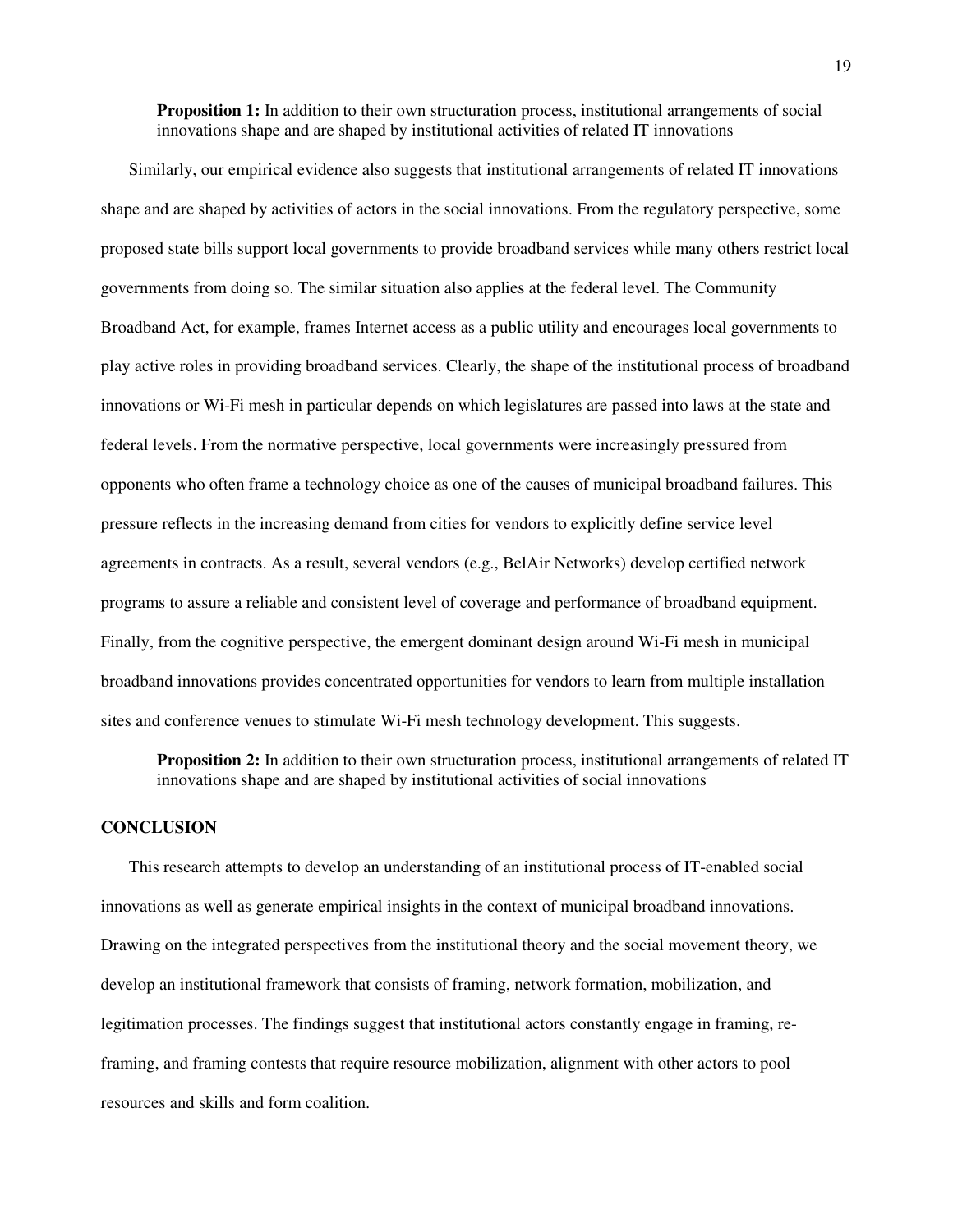This research contributes to theory in a number of ways. First, by viewing IT-enabled social innovations through an institutional view and a social movement view, this research contributes to both literatures. In particular, it provides novel theoretical insights of the structuration of institutional processes of the interlinked IT innovations and social innovations. Second, by conceptualizing IT-enabled social innovations as emergent social production, this research provides insights into the unintended and wide-reaching consequences of the institutional processes. Third, this research answers the critique by IS scholars that IS research seems to promote a rational economic view of a phenomenon with particular emphasis on for-profit industries (Chiasson and Davidson, 2005; Orlikowski and Barley, 2001). This research examines the ITenabled social innovations that are largely bold initiatives by local governments to address a much larger national problem of broadband development. By doing so, we address the void in IS research to examine notfor-profit industries that may shed further theoretical insights. In this respect, we also answer the call by Chiasson and Davidson (2005) to include industry in theory development to increase generalizability of IS research and enhance practical relevance.

This study also has managerial and policy insights for institutional actors to influence institutional change through IT-enabled social innovations. To be successful in their attempt, institutional actors may have to define their interests more broadly and engage in coalition formation with a broad array of actors in the industry, other local governments, as well as state and local governments. In addition, actors also need to monitor strategies, issues, and activities in both the social innovation and IT innovation spaces to develop a complete view of the institutional process.

#### **REFERENCES**

- Akyildiz, I.F., Wang, X., and Wang, W. "Wireless Mesh Networks: A Survey," *Computer Networks* (47:4), March 2005, pp. 445-487.
- Bala, H., and Venkatesh, V. "Assimilation of Interorganizational Business Process Standards," *Information Systems Research* (18:3), September 2007, pp. 340-362.
- Barley, S. R., and Tolbert, P.S. "Institutionalization and Structuration: Studying the Links between Action and Institution," *Organization Studies* (18:1), 1997, pp. 93-117.
- Benford, R.D., and Snow, D.A. "Framing Processes and Social Movements: An Overview and Assessment," *Annual Review of Sociology* (26), 2000, pp. 611-639.
- Chiasson, M.W., and Davidson, E. "Taking Industry Seriously in Information Systems Research," *MIS Quarterly*  (29:4), December 2005, pp. 591-605.
- Child, J., Lu, Y., and Tsai, T. "Institutional Entrepreneurship in Building an Environmental Protection System for the People's Republic of China," *Organization Studies* (28:7), 2007, pp. 1013-1034.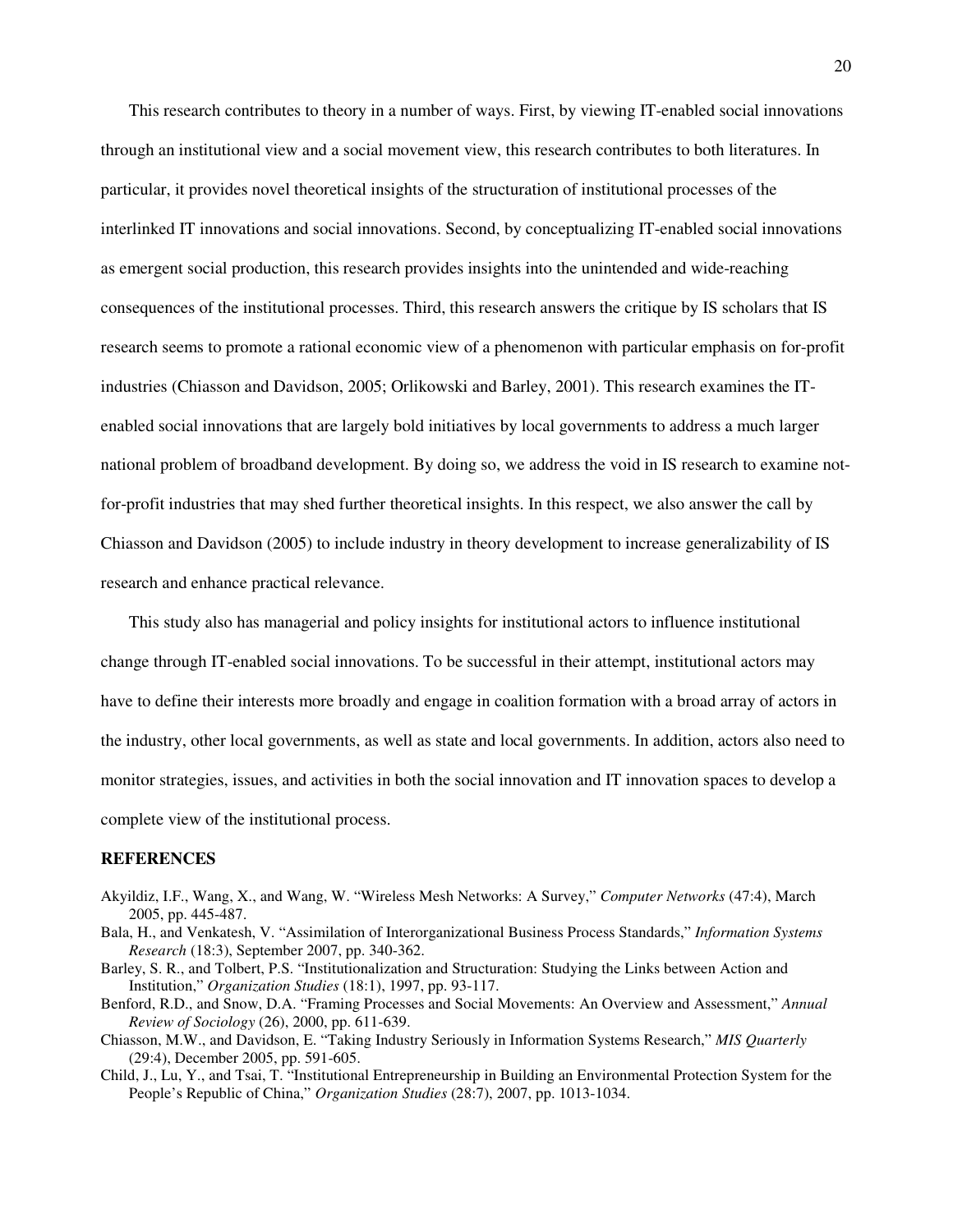Cox, A. "Cities find Wi-Fi future," October 18, 2004, Available online at

http://www.cnn.com/2004/TECH/internet/10/18/wireless.city/index.html, Last Access on September 12, 2008.

- Crandall, R., Lehr, W., and Litan, R. "The Effects of Broadband Deployment on Output and Employment: A Crosssectional Analysis of U.S. Data," Working Paper, *The Brookings Institution*, 2007.
- Currie, W.L., and Guah, M.W. "Conflicting Institutional Logics: A National Programme for IT in the Organisational Field of Healtcare," *Journal of Information Technology* (22:3), September 2007, pp. 235-247.
- Daggett, B. V. "Localizing the Internet: Five Ways Public Ownership Solves the U.S. Broadband Problem," *Institute for Local Self-Reliance*, January 2007.
- DiMaggio, P.J. "Interest and Agency in Institutional Theory," in *Institutional Patterns and Organizations: Culture and Environment*, L.G. Zucker (Ed.), Ballinger, Cambridge, MA, 1988.
- DiMaggio, P.J., and Powell, W.W. "The Iron Cage Revisited: Institutional Isomorphism and Collective Rationality in Organizational Fields," *American Sociological Review* (48:2), April 1983, pp. 147-160.
- DiMaggio, P.J., and Powell, W.W. "Introduction," in *The New Institutionalism in Organizational Analysis*, W. Powell and P. DiMaggio (Eds.), University of Chicago Press, Chicago, IL, 1991.
- Eisenhardt, K.M. "Building Theories from Case Study Research," *Academy of Management Review* (14:4), October 1989, pp. 532-550.
- Feiss, G. "Government, Broadband not a Perfect Marriage," Available online at http://www.missoulian.com/articles/2007/07/17/opinion/opinion3.txt, July 17, 2007, Last Access on September 12, 2008.
- Ferguson, C.H. *The Broadband Problem: Anatomy of a Market Failure and a Policy Dilemma*, Brookings Institution Press, Washington DC, 2004.
- Fichman, R. G. "Going Beyond the Dominant Paradigm for Information Technology Innovation Research: Emerging Concepts and Methods," *Journal of the Association for Information Systems* (5:8), August 2004, pp. 314-355.
- Fichman, R.G., and Kemerer, C.F. "The Assimilation of Software Process Innovations: An Organizational Learning Perspective," *Management Science* (43:10), October 1997, pp. 1345-1363.
- Fligstein, N. "The Structural Transformation of American Industry: An Institutional Account of the Causes of Diversification in the Largest Firms: 1919-1979, " in *The New Institutionalism in Organizational Analysis*, W. Powell and P. DiMaggio (Eds.), University of Chicago Press, Chicago, IL, 1991.
- Fligstein, N. "Social Skill and Institutional Theory," *American Behavioral Scientist* (40:4), February 1997, pp. 397-405.
- Frieden, R. "Lessons from Broadband Development in Canada, Japan, Korea and the United States," *Telecommunications Policy* (29:8), September 2005, pp. 595-613.
- Garud, R., Jain, S., and Kumaraswamy, A. "Institutional Entrepreneurship in the Sponsorship of Common Technological Standards: The Case of Sun Microsystems and Java," *Academy of Management Journal* (45:1), February 2002, pp. 196-214.
- Giddens, A. *The Constitution of Society: Outline of the Theory of Structuration*, University of California Press, Berkeley, CA, 1984.
- Gillett, S.E., Lehr, W.H., and Osorio, C.A. "Local Government Broadband Initiatives," *Telecommunications Policy* (28:7-8), August-September 2004, pp. 537-558.
- Gillett, S.E., Lehr, W.H., and Osorio, C.A. "Municipal Electric Utilities' Role in Telecommunications Services," *Telecommunications Policy* (30:8-9), September-October 2006, pp. 464-480
- Glaser, B., and Strauss, A. *The Discovery of Grounded Theory: Strategies of Qualitative Research*, Wiedenfeld and Nicholson, London, United Kingdom, 1967.
- Hammond, A.S. "Universal Service: Problems, Solutions, and Responsive Policies," *Federal Communications Law Journal* (57:2), March 2005, pp. 187-200.
- Hargrave, T.J., and Van de Ven, A.H. "A Collective Action Model of Institutional Innovation," *Academy of Management Review* (31:4), October 2006, pp. 864-888.
- Helpman, E. *General Purpose Technologies and Economic Growth*, the MIT Press, Cambridge, MA, 1998.
- Hoffman, A.J. "Institutional Evolution and Change: Environmentalism and the U.S. Chemical Industry," *Academy of Management Journal* (42:4), August 1999, pp. 351-371.
- Horrigan, J. "Home Broadband Adoption 2006," *Pew Internet and American Life Project*, 2006, Available online at http://www.pewinternet.org/pdfs/PIP\_Broadband\_trends2006.pdf, Last accessed on September 12, 2008.
- infoDev. "Improving Health, Connecting People: The Role of ICT in the Health Care in Developing Countries," Working paper, *Information for Development Program (infoDev)*, The World Bank, Washington DC, 2006, http://www.infodev.org/en/Publication.84.html, Last accessed on September 12, 2008.
- Jain, A., Mandviwalla, M., and Banker, R.D. *Can Governments Create Universal Internet Access? The Philadelphia Municipal Wireless Network Story,* E-Government Series, IBM Center for the Business of Government, 2007.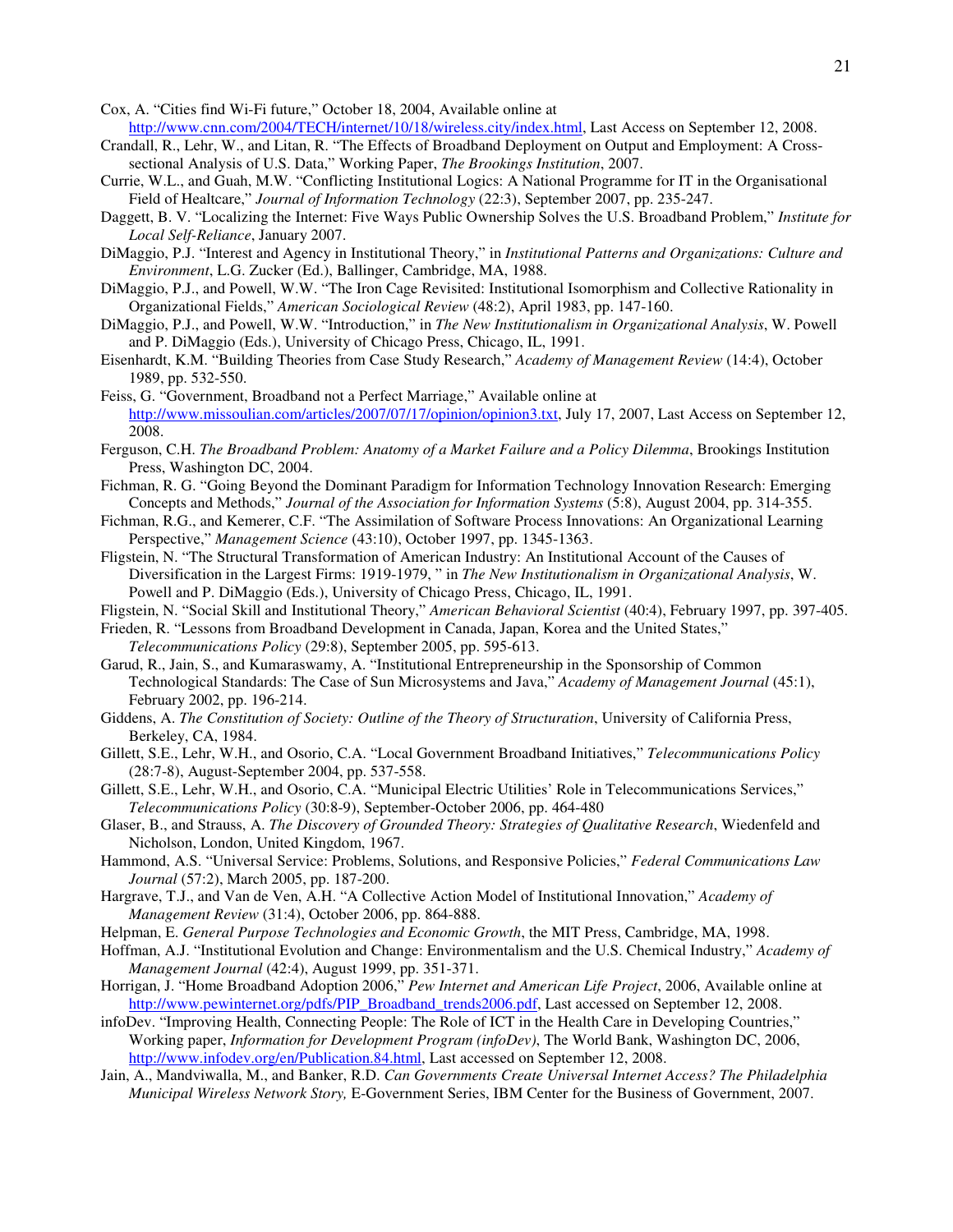- Klein, H.K., and Myers, M.D. "A Set of Principles for Conducting and Evaluating Interpretive Field Studies in Information Systems," *MIS Quarterly* (23:1), March 1999, pp. 67-94.
- Lenard, T. L. "Government Entry Into the Telecom Business: Are the Benefits Commensurate With the Costs?", The Progress and Freedom Foundation, February 2004, Available online at http://www.pff.org/issuespubs/pops/pop11.3govtownership.pdf, Last Accessed on September 12, 2008.

Lorange, P., Morton, S., and Ghoshal, S. *Strategic Control Systems*, West Publishing, St.Paul, MN, 1986.

- Lounsbury, M. "Institutional Variation in the Evolution of Social Movements: The Spread of Recycling Advocacy Groups," in *Social Movements and Organization Theory*, J. Davis, D. McAdam, W.R. Scott and M. Zald (Eds.), Oxford University Press, Oxford: United Kingdom, 2005.
- Lyytinen, K., and Rose, G.M. "The Disruptive Nature of Information Technology Innovations: The Case of Internet Computing in Systems Development Organizations," *MIS Quarterly* (27:4), December 2003, pp. 557-595.
- Mandviwalla, M., Jain, A., Fesenmaier, J., Smith, J., Weinberg, P., and Meyers, G. "Municipal Broadband Wireless Networks," *Communications of the ACM* (51:2), February 2008, pp. 72-80.
- Markus, M.L., and D. Robey "Information technology and organizational change: Causal structure in theory and research," *Management Science* (34:5), May 1988, pp. 583- 598.
- McAdam, D. *Political Process and the Development of Black Insurgency, 1930-1970*, University of Chicago Press, Chicago, IL, 1982.
- McCarthy, J.D., and Zald, M.N. "Resource Mobilization and Social Movements: A Partial Theory," *American Journal of Sociology* (82:6), May 1977, pp. 1212-1241.
- McClure, D.P. "The Myth of Municipal Wireless Networks," New Millennium Research Council, Washington, D.C., February 2005.
- Meyer, A. "Adapting to Environmental Jolts," *Administrative Science Quarterly* (27:4), December 1982, pp. 515-537.
- Meyer, D.S., and Whittier, N. "Social Movement Spillover," *Social Problems* (41:2), May 1994, pp. 277-298.
- Orlikowski, W.J., and Barley, S.R. "Technology and Institutions: What can Research in Information Technology and Research on Organizations Learn from Each Other," *MIS Quarterly* (25:2), June 2001, pp. 145-165.
- Orlikowski, W.J., and Robey, D. "Information Technology and the Structuring of Organizations," *Information Systems Research* (2:2), June 1991, pp. 143-169.
- Pentland, B.T. "Building Process Theory with Narrative: From Description to Explanation," *Academy of Management Review* (24:4), October 1999, pp. 711-724.
- Phillips, N., Lawrence, R.B., and Hardy, C. "Discourse and Institutions," *Academy of Management Review* (29:4), October 2004, pp. 635-652.
- Rao, H. "The Power of Public Competition: Promoting Cognitive Legitimacy through Certification Contests," in *The Entrepreneurship Dynamic: Origins of Entrepreneurship and the Evolution of Industries*, C.B. Schoonhoven and E. Romanelli (Eds.), Stanford University Press, Stanford, CA, 2001.
- Rao, H., Morrill, C., and Zald, M.N. "Power Plays: How Social Movements and Collective Action Create New Organizational Forms," in *Research in Organizational Behavior*, B.M. Straw and R.I. Sutton (Eds.), JAI Press, Greenwich, CT, 2001.
- Rucht, D. "The Transnationalization of Social Movements: Trends, Causes, Problems," in *Social Movements in a Globalized World*, D. Della Porta, H. Kriesi and D. Rucht (Eds.), MacMillan, London, United Kingdom, 1999.
- Schmidt, T., and Townsend, A. "Why Wi-Fi Wants To Be Free," *Communications of the ACM* (46:5), May 2003, pp. 47-52.
- Scott, W.R. "The Adolescence of Institutional Theory," *Administrative Science Quarterly* (32:4), December 1987, pp. 493-511.
- Scott, W.R. *Institutions and Organizations*, Sage Publications, London, United Kingdom, 1995.
- Stearns, L.B., and Almeida, P.D. "The Formation of State Actor-Social Movement Coalitions and Favorable Policy Outcomes," *Social Problems* (51:4), November 2004, pp. 478-504.
- Swanson, E.B., and Ramiller, N.C. "Organizing Vision in Information Systems Innovation," *Organization Science* (8:5), 1997, pp. 458-474.
- Teo, H.H., Wei, K.K., and Benbasat, I. "Predicting Intention to Adopt Interorganizational Linkages: An Institutional Perspective," *MIS Quarterly* (27:1), March 2003, pp. 19-49.
- Tilly, C. *From Mobilization to Revolution*, Addison-Wesley, Reading, MA, 1978.
- Utterback, J., and Abernathy, W. "A Dynamic Model of Process and Product Innovation," *Omega* (3:6), 1975, pp. 639- 656.
- Van de Ven, A.H., and Hargrave, T.J. "Social, Technical, and Institutional Change: A Literature Review and Synthesis," in *Handbook of Organizational Change and Innovation*, M.S. Poole, and A.H. Van de Ven (Eds.), Oxford University Press, New York, NY, 2004.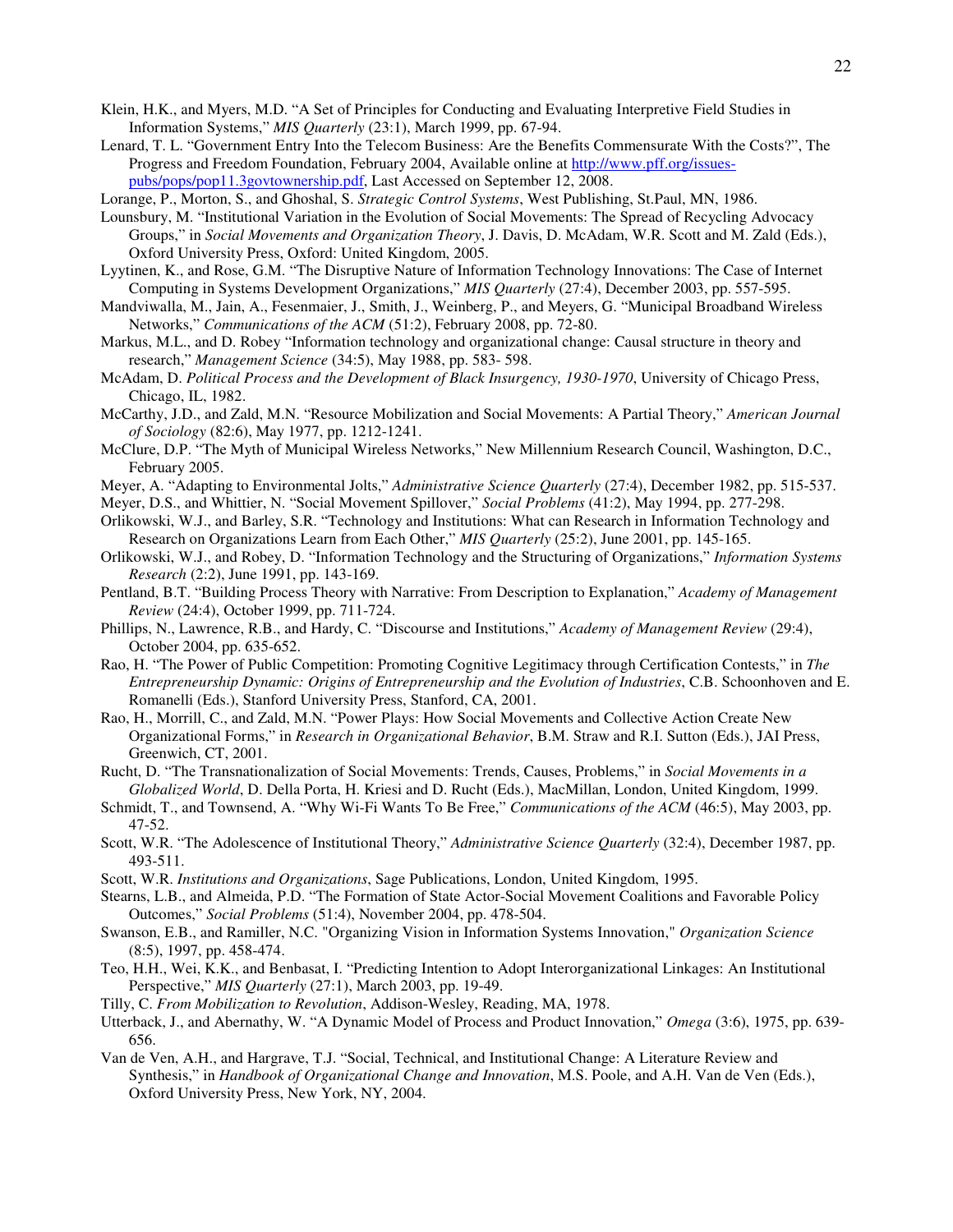Wang, P., and Swanson, E.B. "Launching Professional Services Automation: Institutional Entrepreneurship for Information Technology Innovations," *Information and Organization* (17:2), January 2007, pp. 59-88.

- Wilhelm, A.G. "Leveraging Sunken Investments in Communications Infrastructure: A Policy Perspective from the United States," *The Information Society* (19:4), 2003, pp. 279-286.
- Wilton, R.D., and Cranford, C. "Toward an Understanding of the Spatiality of Social Movements: Labor Organizing at a Private University in Los Angeles," *Social Problems* (49:3), August 2002, pp. 374-394.
- Zhu, K., and Kraemer, K.L. "Post-Adoption Variations in Usage and Value of E-Business by Organizations: Cross-Country Evidence from the Retail Industry," *Information Systems Research* (16:1), March 2005, pp. 61-84.
- Zucker, L. "Organizations as Institutions," in *Research in the Sociology of Organizations*, S. Bacharach (Ed.), JAI Press, Greenwich, CT, 1983.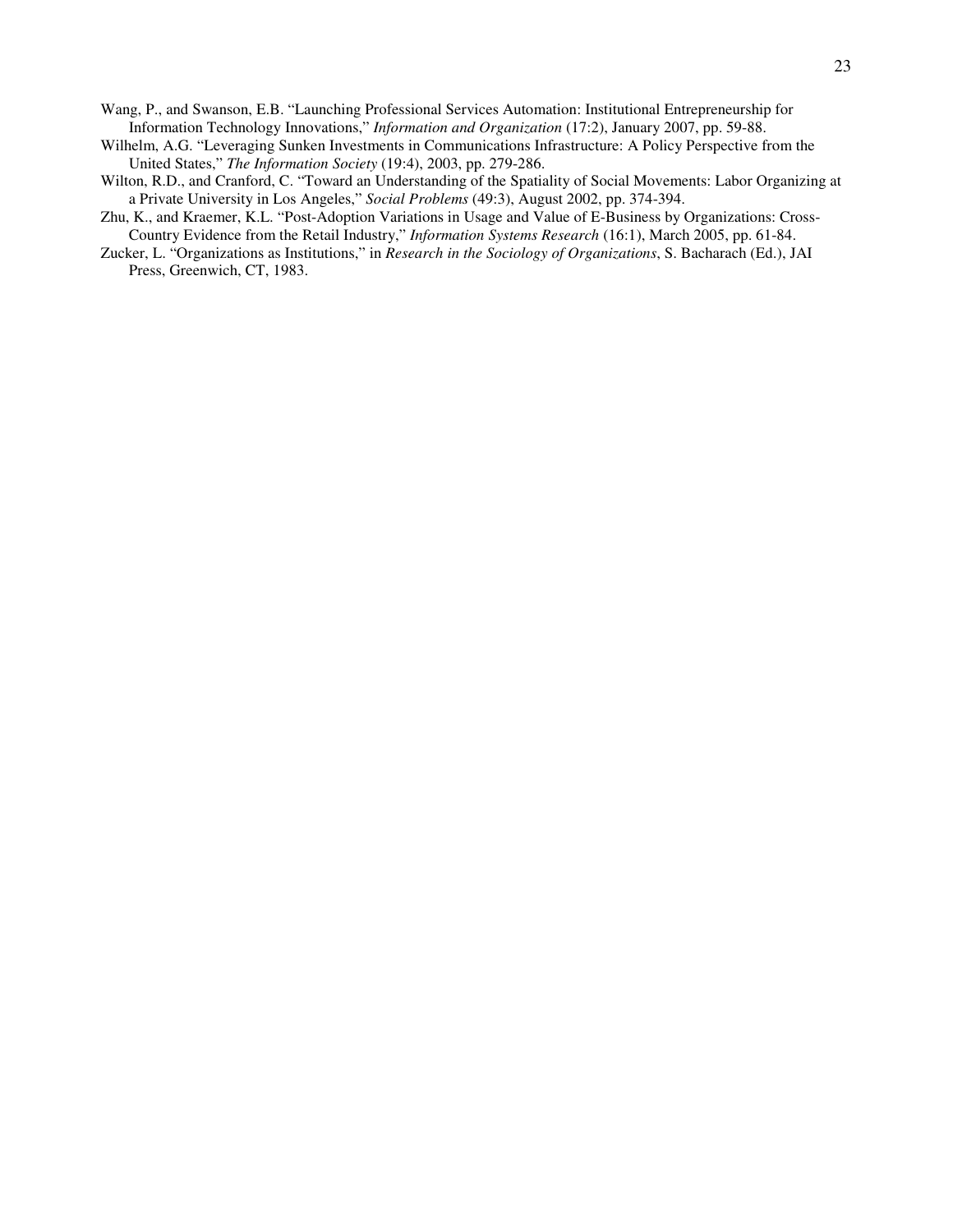| <b>ACTIVITIES</b>                                                                                                                            | <b>TEXTUAL EXAMPLE</b>                                                                                                                                                                                                                                                                              |  |
|----------------------------------------------------------------------------------------------------------------------------------------------|-----------------------------------------------------------------------------------------------------------------------------------------------------------------------------------------------------------------------------------------------------------------------------------------------------|--|
| Legitimation                                                                                                                                 | • A new website designed to promote municipal wireless projects has<br>been launched under the initiative of Amsterdam-based legal and<br>consulting services company Lemon Cloud. (+)                                                                                                              |  |
|                                                                                                                                              | • MobilePro and Sacramento decided to call it quits.  the city will<br>now start the process over again (-)                                                                                                                                                                                         |  |
| Mobilization                                                                                                                                 | • Google, the Internet search giant, last week said it would bid to<br>provide free wireless broadband to the city of San Francisco. $(+)$                                                                                                                                                          |  |
|                                                                                                                                              | • The debate has reached the highest levels of government, with<br>competing federal bills introduced lat year that would either ban<br>cities from offering municipal wireless in places where the private<br>sector does, or protect their ability to do so. (-)                                  |  |
| Framing                                                                                                                                      | • There are much better solutions to the problem of extending<br>broadband to the masses - such as municipal networks. $(+)$                                                                                                                                                                        |  |
|                                                                                                                                              | • Verizon opposes paid services offered by cities and municipalities on<br>the grounds that governments have unfair advantages, such as the<br>ability to tap public funds and not having to pay taxes. (-)                                                                                         |  |
| Network formation                                                                                                                            | Many cities are pursuing public/private partnerships that would<br>enable residents to enjoy low-cost Wi-Fi For example, Granbury,<br>Texas, owns its Wi-Fi network, but its contractor, Frontier<br>Broadband, owns the equipment and sells subscription to residents<br>for \$20 per month. $(+)$ |  |
| Note: "+" is used to reflect the support of municipal broadband innovations and "-" is used to reflect the opposition of municipal broadband |                                                                                                                                                                                                                                                                                                     |  |
| innovation.                                                                                                                                  |                                                                                                                                                                                                                                                                                                     |  |

# **Appendix 1. Coding Structure and Textual Examples for the Social Innovations Underlying Municipal Broadband Innovations**